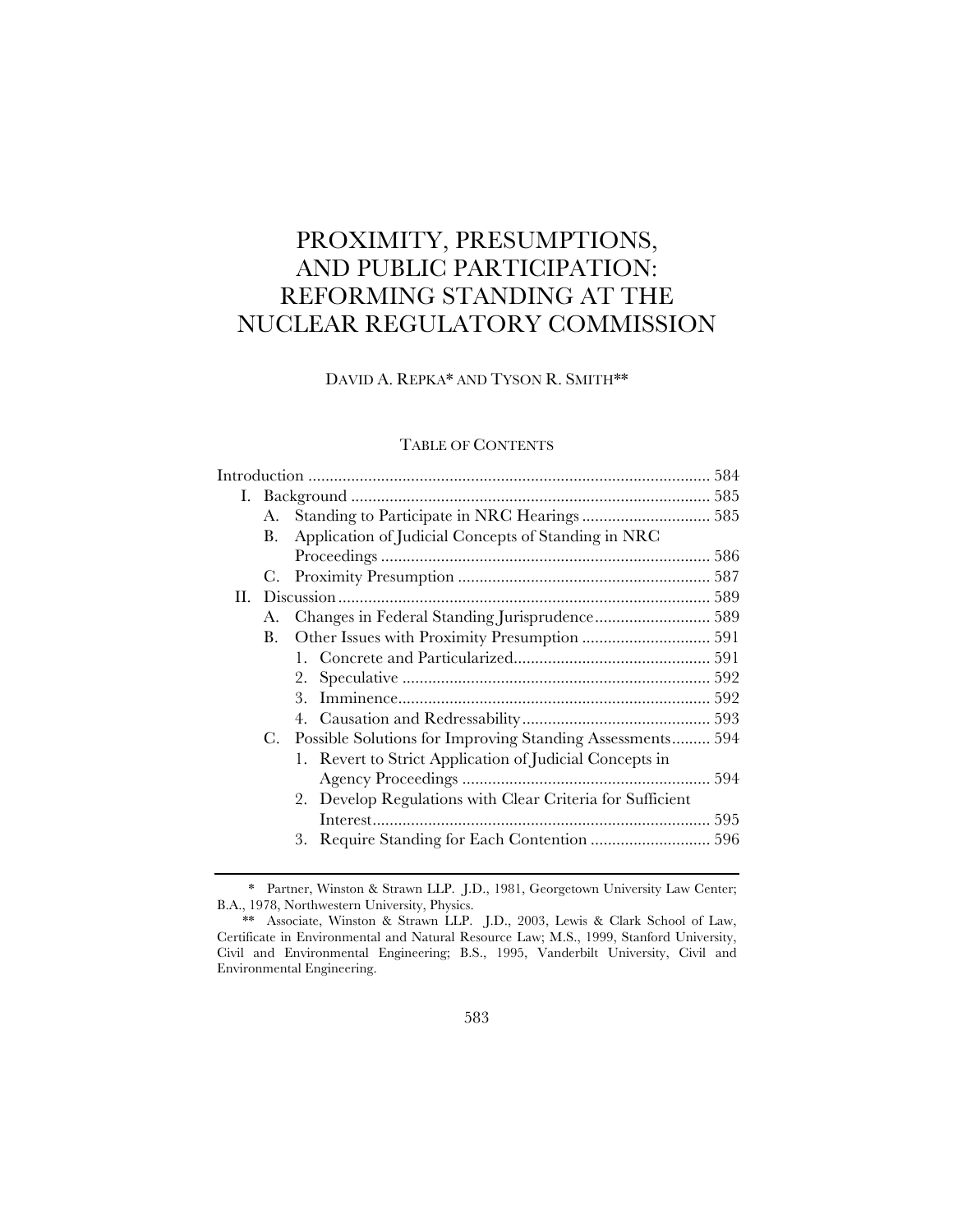#### 584 *ADMINISTRATIVE LAW REVIEW* [62:2

#### **INTRODUCTION**

Various federal statutes provide opportunities for members of the public to participate in agency administrative proceedings if their "interests" may be affected by a licensing or permitting action. An agency's selection of criteria to assess the adequacy of the interests can have significant legal, financial, and regulatory consequences for the public, the regulators, and the regulated community. However, the nature of the issues at stake in some administrative hearings poses challenges to the application of traditional Article III judicial standing principles as the threshold test for participation.

For some agencies, such as the U.S. Nuclear Regulatory Commission (NRC or Commission), the decision to grant a request for a hearing by a member of the public permits active participation by public stakeholders in the hearing process but can also cost millions of dollars and add years of delay to the licensing process.1 NRC licensing was the subject of substantial controversy in the 1980s.2 Now, as the industry seems poised for rebirth in the United States, the NRC licensing process is again a focus of attention. It is therefore appropriate to reconsider the criteria and processes by which the NRC determines whether a person does or does not have standing to

<sup>1.</sup> Among the twenty-five most recently licensed plants, the length of time from filing of the application for a construction permit through issuance of the operating license ranged from 11.5 to 24.7 years. Letter from Nils J. Diaz, Chairman, Nuclear Regulatory Comm'n, to Rep. Joe Barton (R-Tex.), U.S. House of Representatives (Feb. 20, 2006), http://www.nrc.gov/reading-rm/doc-collections/congress-docs/correspondence/2006/ barton-02-20-2006.pdf.

<sup>2.</sup> Although initial applications for many plants were filed in the early 1970s, operating licenses were not issued until the late 1980s or early 1990s. These licensing delays contributed to large construction cost overruns and additional delays. The cancellation of the Shoreham nuclear power plant, which had been completed but never operated after expenditures of \$5.5 billion, epitomizes the regulatory gridlock of the era. CHARLES KOMANOFF & CORA ROELOFS, KOMANOFF ENERGY ASSOCS., FISCAL FISSION: THE ECONOMIC FAILURE OF NUCLEAR POWER; A GREENPEACE REPORT ON THE HISTORICAL COSTS OF NUCLEAR POWER IN THE UNITED STATES 23 (1992), http://www.earthtrack.net/earthtrack/library/FiscalFission.pdf. Many other plants faced similar delays and cost overruns. Comanche Peak Units 1 and 2 cost more than \$9 billion to complete. Jack Z. Smith, *Another Shot for Nuclear*, FORT WORTH STAR-TELEGRAM, Dec. 28, 2007, at B13. Vogtle Units 1 and 2 cost \$8.87 billion. Jon Gertner, *Atomic Balm?*, N.Y. TIMES, July 16, 2006, (Magazine), at 36, 38. Seabrook Unit 1 alone cost \$6.2 billion. Matthew L. Wald, *N.R.C. Panel Supports a License for Seabrook*, N.Y. TIMES, Nov. 14, 1989, at D2. Watts Bar Unit 1 cost \$6.8 billion. U.S. GOV'T ACCOUNTABILITY OFFICE, TENNESSEE VALLEY AUTHORITY: FINANCIAL PROBLEMS RAISE QUESTIONS ABOUT LONG-TERM VIABILITY 5 (1995).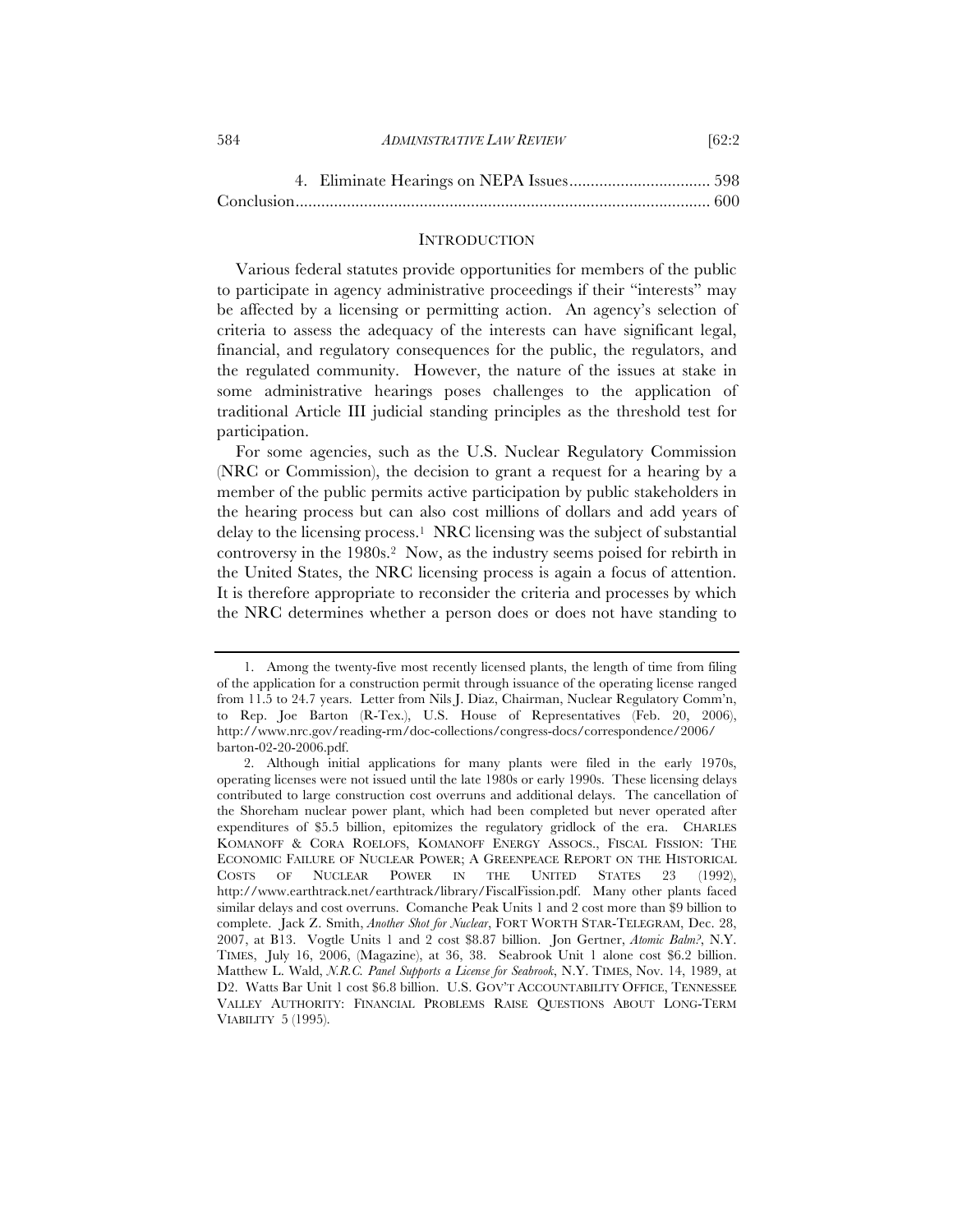participate in a particular NRC proceeding. Below, we discuss the history of standing at the NRC, describe the difficulties involved in applying Article III case law to NRC adjudications, and explore options for reforming standing at the NRC in a way that balances the public's right to participate in the hearing process with the applicant's right to an efficient and timely licensing decision.

# I. BACKGROUND

## *A. Standing to Participate in NRC Hearings*

As set forth in the Atomic Energy Act (AEA), the NRC must offer an opportunity for a hearing on many licensing actions involving a facility that produces or uses nuclear material, including an application for a license to construct and operate a nuclear facility.3 Administrative judges from the Atomic Safety and Licensing Board (ASLB) conduct these hearings, typically in three-judge panels (one legal judge and two technical judges).4 The judges are employees of the NRC but are independent from the NRC staff and have no stake in the outcome of a proceeding. The Commission entertains appeals and petitions for review of the decisions of the ASLB.5

According to the NRC, "[a] petitioner's standing, or right to participate in a Commission licensing proceeding, is grounded in section 189a of the [AEA], 42 U.S.C. § 2239(a)(1)(A), which requires the NRC to provide a hearing 'upon the request of any person whose interest may be affected by the proceeding.'"6 Any person who requests a hearing or seeks to intervene in a Commission proceeding must demonstrate that he or she has a sufficient interest, or standing.<sup>7</sup> "Standing is not a mere legal technicality"; it is a necessary and vital part of our legal system that serves to ensure that litigation is limited to real disputes that are appropriate for judicial resolution.8

<sup>3.</sup> For example, the NRC offers an opportunity to request a hearing on applications to construct and operate new nuclear power plants. 42 U.S.C. § 2239 (a)(1)(A) (2006).

<sup>4.</sup> 10 C.F.R. § 2.313 (2009).

<sup>5.</sup> *Id*.

<sup>6.</sup> *In re* Duke Energy Corp*.* (McGuire Nuclear Station, Units 1 & 2; Catawba Nuclear Station, Units 1 & 2), LBP-02-4, 55 N.R.C. 49, 61 (2002); *see also In re* Me. Yankee Atomic Power Co. (Me. Yankee Atomic Power Station), CLI-04-5, 59 N.R.C. 52, 56 n.14 (2004) (citing 42 U.S.C. § 2239(a)(1) (2000)).

<sup>7.</sup> 10 C.F.R. § 2.341 (2009).

<sup>8.</sup> *In re* Westinghouse Elec. Corp. (Nuclear Fuel Export License for Czech Republic —Temelin Nuclear Power Plants), CLI-94-7, 39 N.R.C. 322, 331–32 (1994) (citation omitted).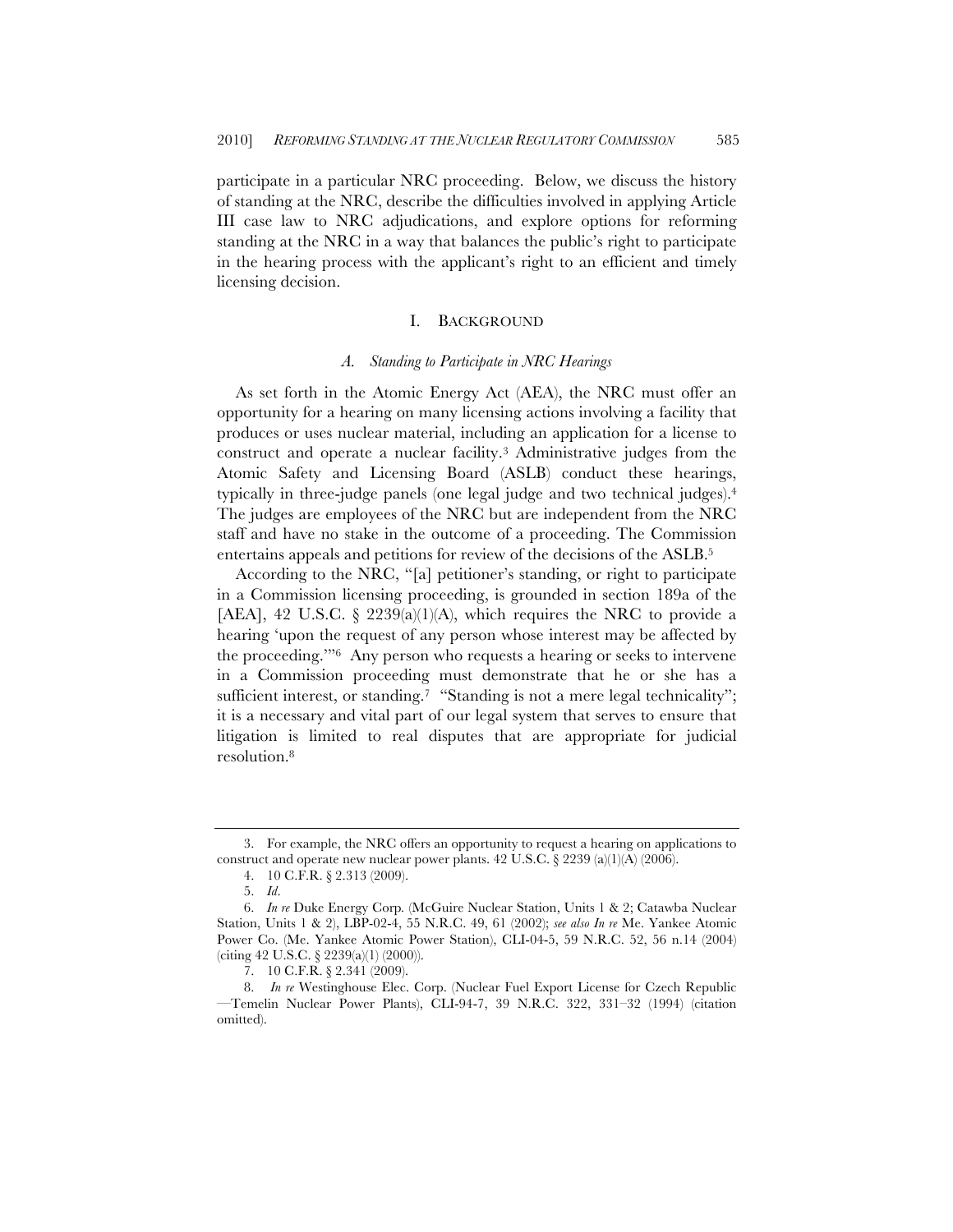# *B. Application of Judicial Concepts of Standing in NRC Proceedings*

Because agencies are neither constrained by Article III9 nor governed by judge-made standing doctrines limiting access to the federal courts, "administrative standing" may be easier to attain than "judicial standing."10 While judicial proceedings are intended to resolve genuine controversies, administrative tribunals were created to "uphold the public interest."11 Agencies may therefore wish to encourage greater public participation than that permitted by Article III in order to enhance the quality and transparency of their decisionmaking. Agencies may also seek different perspectives than those of the typical participants in administrative proceedings (i.e., regulated entities). Nonetheless, the NRC has, as a matter of choice, long applied contemporaneous judicial concepts of standing to determine whether a party has a sufficient interest to intervene as a matter of right.12

In *In re Portland General Electric Co.* (*Pebble Springs I*), the NRC's Appeal Board certified a question to the Commission: Should standing in NRC proceedings be governed by "judicial" standards?13 The Commission responded to the certified question in *Pebble Springs II* by ruling that judicial concepts of standing should be applied by adjudicatory boards in determining whether a petitioner is entitled to intervene as of right under § 189a of the AEA.14 This continues to be current Commission practice.15

The Commission in *Pebble Springs II* also held that licensing boards may, as a matter of discretion, grant intervention in licensing cases to petitioners

<sup>9.</sup> U.S. CONST. art. III.

<sup>10.</sup> Envirocare of Utah, Inc. v. NRC, 194 F.3d 72, 74 (D.C. Cir. 1999) (citation omitted); *see also* HENRY J. FRIENDLY, FEDERAL JURISDICTION: A GENERAL VIEW 118 (1973) (citing 3 KENNETH CULP DAVIS, ADMINISTRATIVE LAW TREATISE § 22.08, at 241 (1st ed. 1958)) (asserting that the differences between judicial standing and administrative standing include "[t]he need for a 'case or controversy' to seek judicial review but not to intervene in an administrative hearing; the differences between statutes and agency rules controlling intervention and statutes controlling judicial review; and the differing characters of administrative and judicial proceedings").

<sup>11.</sup> *See, e.g.*, Tex. Indus. Traffic League v. R.R. Comm'n, 628 S.W.2d 187, 197 (Tex. App. 1982), *rev'd on other grounds*, 633 S.W.2d 821 (Tex. 1982) (adding that administrative tribunals accomplish this purpose "through the exercise of their investigative, rulemaking and quasi-judicial powers").

<sup>12.</sup> *In re* Yankee Atomic Elec. Co. (Yankee Nuclear Power Station), CLI-98-21, 48 N.R.C. 185, 195 (1998).

<sup>13.</sup> *In re* Portland Gen. Elec. Co. (Pebble Springs Nuclear Plant, Units 1 & 2) (*Pebble Springs I*), ALAB-333, 3 N.R.C. 804, 807 (1976).

<sup>14.</sup> *In re* Portland Gen. Elec. Co. (Pebble Springs Nuclear Plant, Units 1 & 2) (*Pebble Springs II*), CLI-76-27, 4 N.R.C. 610, 613–14 (1976).

<sup>15.</sup> *In re* Calvert Cliffs 3 Nuclear Project, L.L.C. (Combined License Application for Calvert Cliffs, Unit 3) (*Calvert Cliffs 3*), (No. 52-016-COL) CLI-09-20, slip op. at 6–7 (N.R.C. Oct. 13, 2009) (applying *Lujan v. Defenders of Wildlife*, 504 U.S. 555 (1992)).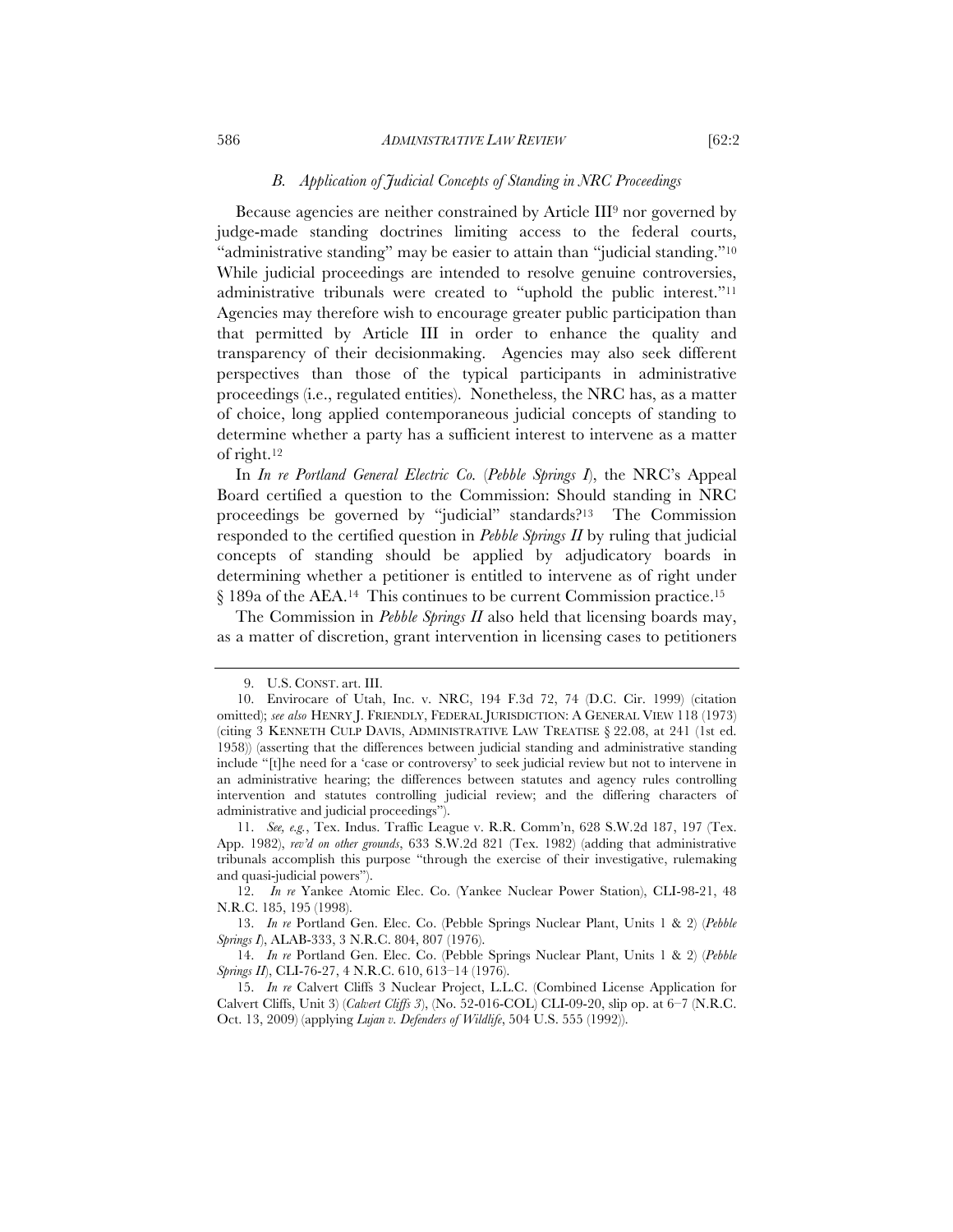who are not entitled to intervene as of right under judicial standing doctrines but who may, nevertheless, make some contribution to the proceeding.16 This is referred to as "discretionary standing," and the criteria for assessing discretionary standing are now codified in NRC regulations.17

## *C. Proximity Presumption*

Under Article III, the Supreme Court has established the now-familiar three-prong test for standing.18 Ostensibly in furtherance of its application of this judicial test, the NRC has established a "shortcut" that obviates the need for a petitioner to provide information addressing each of the three prongs of traditional standing concepts (injury in fact, causation, and redressability).19 In proceedings involving proposed nuclear power reactors, the Commission has adopted a presumption whereby a petitioner can base its standing upon a showing that his or her residence, or—in the case of an organization—that of its members, is within the geographical proximity (usually taken to be fifty miles) of the proposed nuclear unit. The presumption is that individuals within the radius might be affected by a potential accidental release of fission products from a nuclear power plant.20 For other lesser NRC approvals, such as license amendments, the geographic scope of the presumption is more limited.21

20. *In re* Houston Lighting & Power Co. (S. Tex. Project, Units 1 & 2), LBP-79-10, 9 N.R.C. 439, 443 (1979); *In re* Detroit Edison Co. (Enrico Fermi Atomic Power Plant, Unit 2), LBP-79-1, 9 N.R.C. 73, 78 (1979); *see also In re* Phila. Elec. Co. (Limerick Generating Station, Units 1 & 2), LBP-82-43A, 15 N.R.C. 1423, 1447 (1982) (holding that a residence more than seventy-five miles from a plant will not "alone . . . establish an interest sufficient for standing as a matter of right").

21. The Commission will apply the proximity presumption to licensing actions if the party shows that a particular licensing action raises an "obvious potential for offsite consequences." *In re* Exelon Generation Co. (Peach Bottom Atomic Power Station, Units 2 & 3), CLI-05-26, 62 N.R.C. 577, 581 (2005); *see id*. (concluding that the risks associated with transferring a non-operating, 50% ownership interest in a power reactor were *de minimis* and therefore did not justify proximity standing); *In re* U.S. Dep't of the Army (Army Research Lab.), LBP-00-21, 52 N.R.C. 107, 107–08 (2000) (declining to apply the proximity

<sup>16.</sup> *Pebble Springs II*, CLI-76-27, 4 N.R.C. at 616.

<sup>17.</sup> 10 C.F.R. § 2.309(e) (2009).

<sup>18.</sup> *See, e.g.*, Lujan v. Defenders of Wildlife, 504 U.S. 555, 560–61 (1992) (reciting the bases for the injury in fact, causation, and redressability elements of the Article III standing inquiry).

<sup>19.</sup> *See Calvert Cliffs 3*, CLI-09-20, slip op. at 6–7. In this case the Commission focused on its ability to deal with standing issues generically. That principle seems uncontroversial. The Commission, however, did not deal as effectively with the issue of whether standing can be based on a risk widely shared by all persons living in the vicinity of the proposed plant. The Commission relied on its technical expertise and the generic conclusion that off-site risks may be significant. The issue of standing based on risk is discussed further below.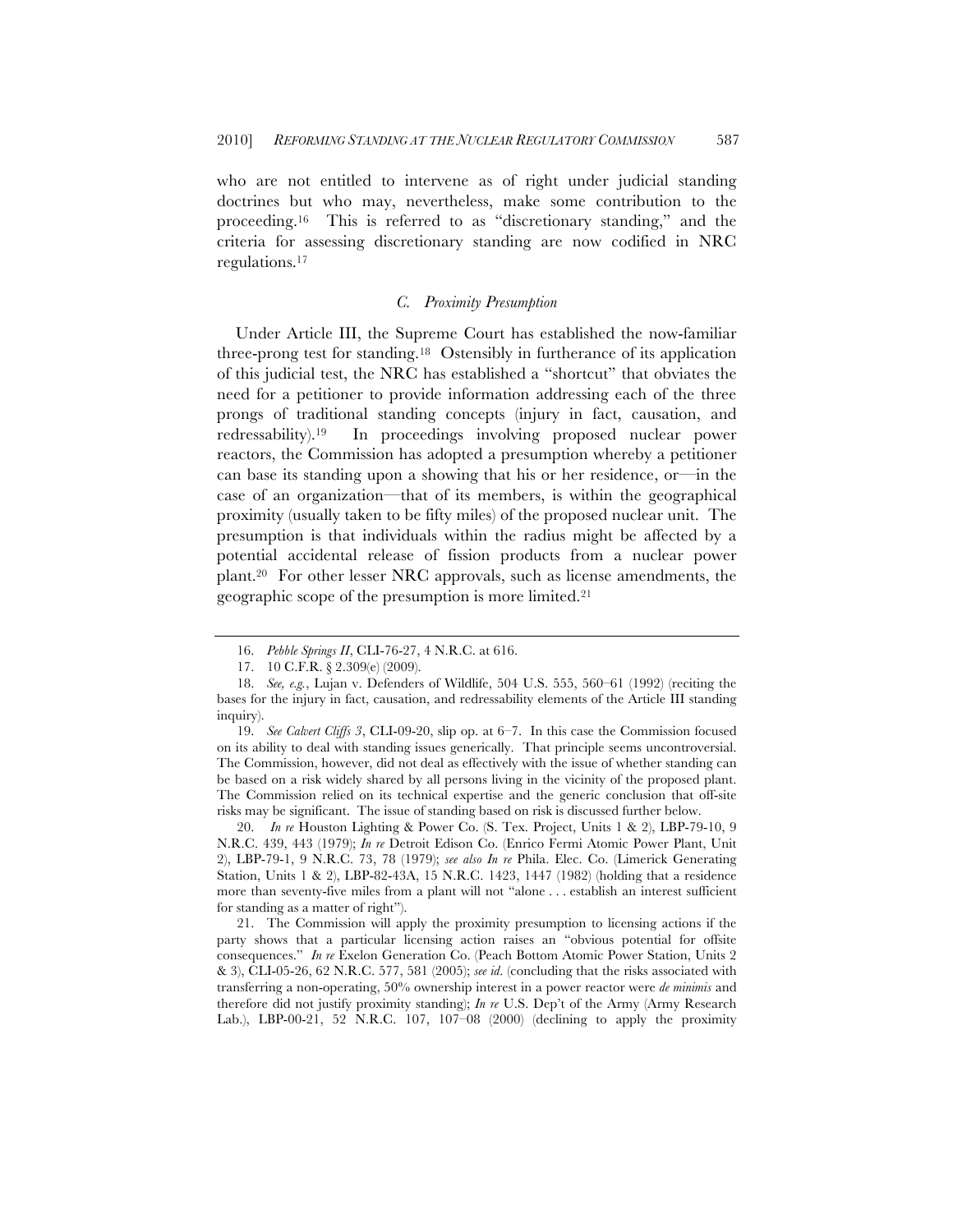According to the Commission, a petitioner residing near a nuclear facility need not personally show a causal relationship between injury to its interest and the licensing action being sought in order to establish standing.22 Instead, mere proximity is deemed sufficient—standing alone to establish the requisite interest for intervention on the basis that "in construction permit and operating license cases . . . persons living within the roughly 50-mile radius of the facility 'face a realistic threat of harm' if a release from the facility of radioactive material were to occur."23 Thus, this "proximity presumption" purports to reflect a generic determination and application of judicial concepts.24 Petitioners invoking the presumption need not show any other injury beyond mere risk, such as injury from planned construction activities or from routine operations of the plant.

The proximity presumption used in reactor construction and operating license proceedings also applies to reactor license renewal proceedings. The Commission determined that reactor license extension cases should be treated similarly because they allow operation of a reactor over an additional period of time during which the reactor could be subject to some of the same equipment failures and personnel errors as during operations over the original period of the license.25 According to the Commission, "the incremental risk of reactor operation for an additional 12–15 years is sufficient to invoke the presumption of injury in fact for persons residing within 10 to 20 miles from the facility."<sup>26</sup> In such a case the petitioner is

23. *Calvert Cliffs 3*, CLI-09-20, slip op. at 7.

presumption in a proceeding for an amendment to a materials license based on a person's residence twenty miles from a site); *In re* Entergy Nuclear Vt. Yankee, L.L.C. (Vt. Yankee Nuclear Power Station), LBP-04-28, 60 N.R.C. 548, 553–54 (2004) (applying the proximity presumption to an extended power uprate application based on representative members living within fifteen miles of the plant).

<sup>22.</sup> *In re* Armed Forces Radiobiology Research Inst. (Cobalt-60 Storage Facility), ALAB-682, 16 N.R.C. 150, 153 (1982), (citing *In re* Va. Elec. & Power Co*.* (N. Anna Nuclear Power Station, Units 1 & 2), ALAB-522, 9 N.R.C. 54, 57 n.5 (1979)); *In re* Ga. Inst. of Tech. (Ga. Tech Research Reactor, Atlanta, Ga.), LBP-95-6, 41 N.R.C. 281, 287 (1995).

<sup>24.</sup> *Id*. Although the Commission asserted in *Calvert Cliffs 3* that the Supreme Court in *Lujan* created a similar presumption for persons living adjacent to the site for a proposed federal dam, the Commission does not recognize that *Lujan* was referring to a procedural rather than a substantive injury. In footnote 7 in *Lujan*, the Supreme Court distinguished a procedural injury (e.g., the failure to prepare an environmental impact statement) from a person who lacks a concrete interest, such as a person living far from the proposed dam site. Lujan v. Defenders of Wildlife, 504 U.S. 555, 572 n.7 (1992). The Commission's proximity presumption presumes a concrete harm even in the absence of an alleged procedural harm. The Commission therefore has effectively eliminated the requirement that a petitioner specifically demonstrate a concrete injury in fact.

<sup>25.</sup> *In re* Duke Energy Corp*.* (Oconee Nuclear Station, Units 1, 2, & 3), LBP-98-33, 48 N.R.C. 381, 385 n.1 (1998).

<sup>26.</sup> *See, e.g.*, *In re* Pac. Gas & Elec. Co. (Diablo Canyon Nuclear Power Plant, Units 1 & 2), LBP-93-1, 37 N.R.C. 5, 6 (1993).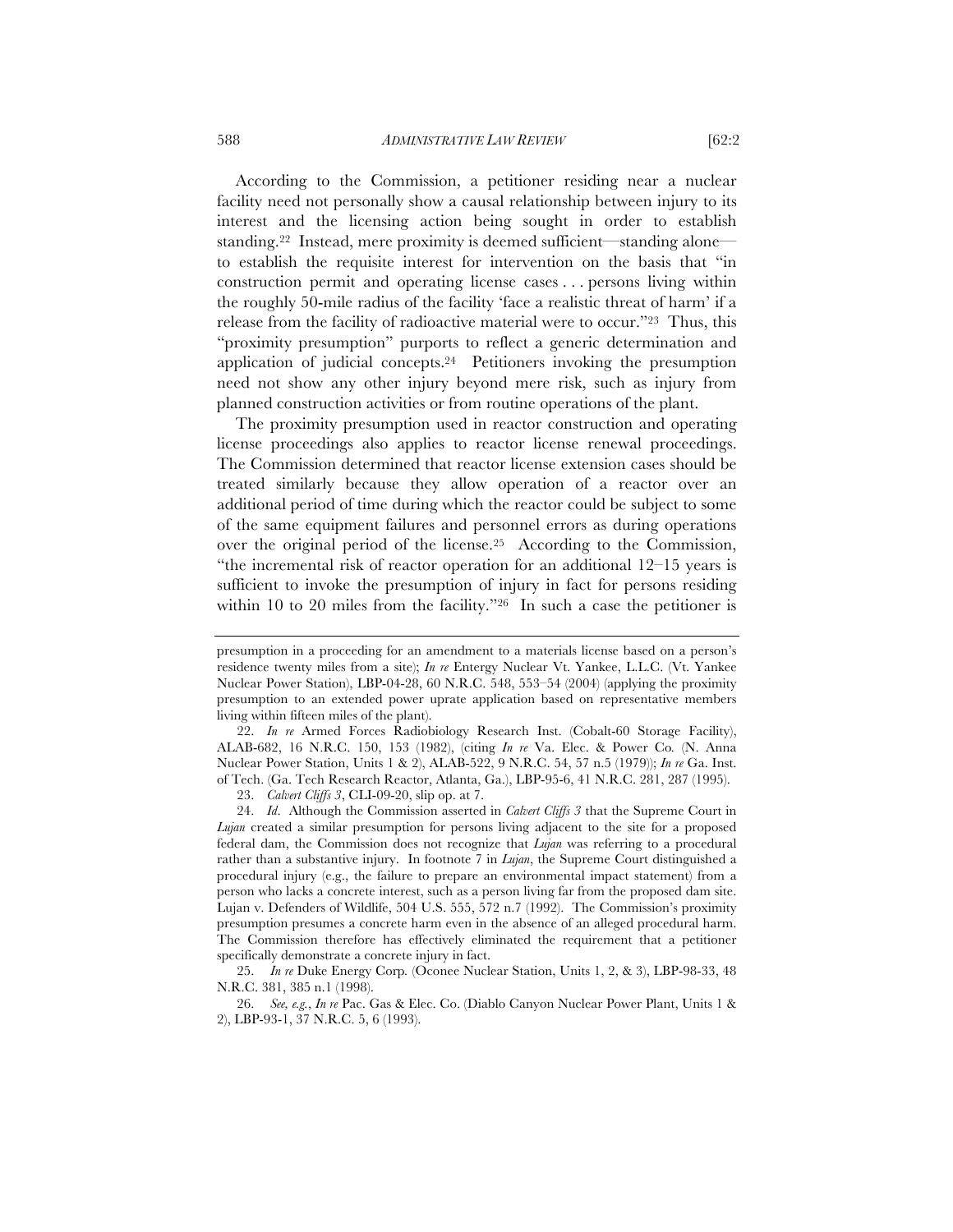not required to show "that his concerns are well-founded in fact."27

#### II. DISCUSSION

# *A. Changes in Federal Standing Jurisprudence*

The Commission's proximity presumption has remained relatively unchanged since it was first adopted in the late 1970s. However, judicial concepts of standing have been clarified since that time, effectively refuting the basis for a presumption based on hypothetical accident risk. In *Lujan v. Defenders of Wildlife*, the Supreme Court made clear that plaintiffs must suffer a concrete, discernible injury to be able to bring suit.28 This injury in fact requirement is case specific, "turn[ing] on the nature and source of the claim asserted"29 and "whether the complainant has personally suffered the harm."<sup>30</sup> Moreover, the alleged harm must be "concrete and particularized" and "actual or imminent, not conjectural or hypothetical."31 These qualifiers ensure that courts address only cases and controversies in which the plaintiff is "in a personal and individual way"<sup>32</sup> "immediately in danger of sustaining some direct injury,"33 thus avoiding advisory opinions on matters "in which no injury would have occurred at all."34

By requiring plaintiffs to demonstrate an injury in a concrete factual context, courts also avoid claims involving only "generalized grievances" shared by other members of the public.<sup>35</sup> When a party's "asserted injury arises from the government's allegedly unlawful regulation (or lack of regulation) of *someone else*"—such as when a petitioner challenges a license application but is not itself regulated by the  $NRC$ —"standing ... is

32*. Lujan*, 504 U.S. at 560 n.1.

34. *Lujan*, 504 U.S. at 564 n.2.

<sup>27.</sup> *In re* Va. Elec. & Power Co. (N. Anna Nuclear Power Station, Units 1 & 2), ALAB-522, 9 N.R.C. 54, 56 (1979); *see also In re* Duquesne Light Co. (Beaver Valley Power Station, Unit 2), LBP-84-6, 19 N.R.C. 393, 410, 429 (1984).

<sup>28.</sup> *Lujan*, 504 U.S. at 560.

<sup>29.</sup> Raines v. Byrd, 521 U.S. 811, 818 (1997) (quoting Warth v. Seldin, 422 U.S. 490, 500 (1975)).

<sup>30.</sup> Wilderness Soc'y v. Alcock, 83 F.3d 386, 390 (11th Cir. 1996).

<sup>31.</sup> *Lujan*, 504 U.S. at 560 (quoting Whitmore v. Arkansas, 495 U.S. 149, 155 (1990)) (internal quotation marks omitted); *see also* Summers v. Earth Island Inst., 129 S. Ct. 1142, 1152 (2009) ("Standing, we have said, is not an ingenious academic exercise in the conceivable . . . [but] requires . . . a factual showing of perceptible harm." (quoting *Lujan*, 504 U.S. at 566) (internal quotation marks omitted) (alterations in original)); *id*. at 1151–52 (declining to rely on a "statistical probability" or a "realistic threat" to establish that individuals are threatened with concrete injury).

<sup>33.</sup> City of Los Angeles v. Lyons, 461 U.S. 95, 102 (1983).

<sup>35.</sup> Valley Forge Christian Coll. v. Ams. United for Separation of Church & State, 454 U.S. 464, 475 (1982).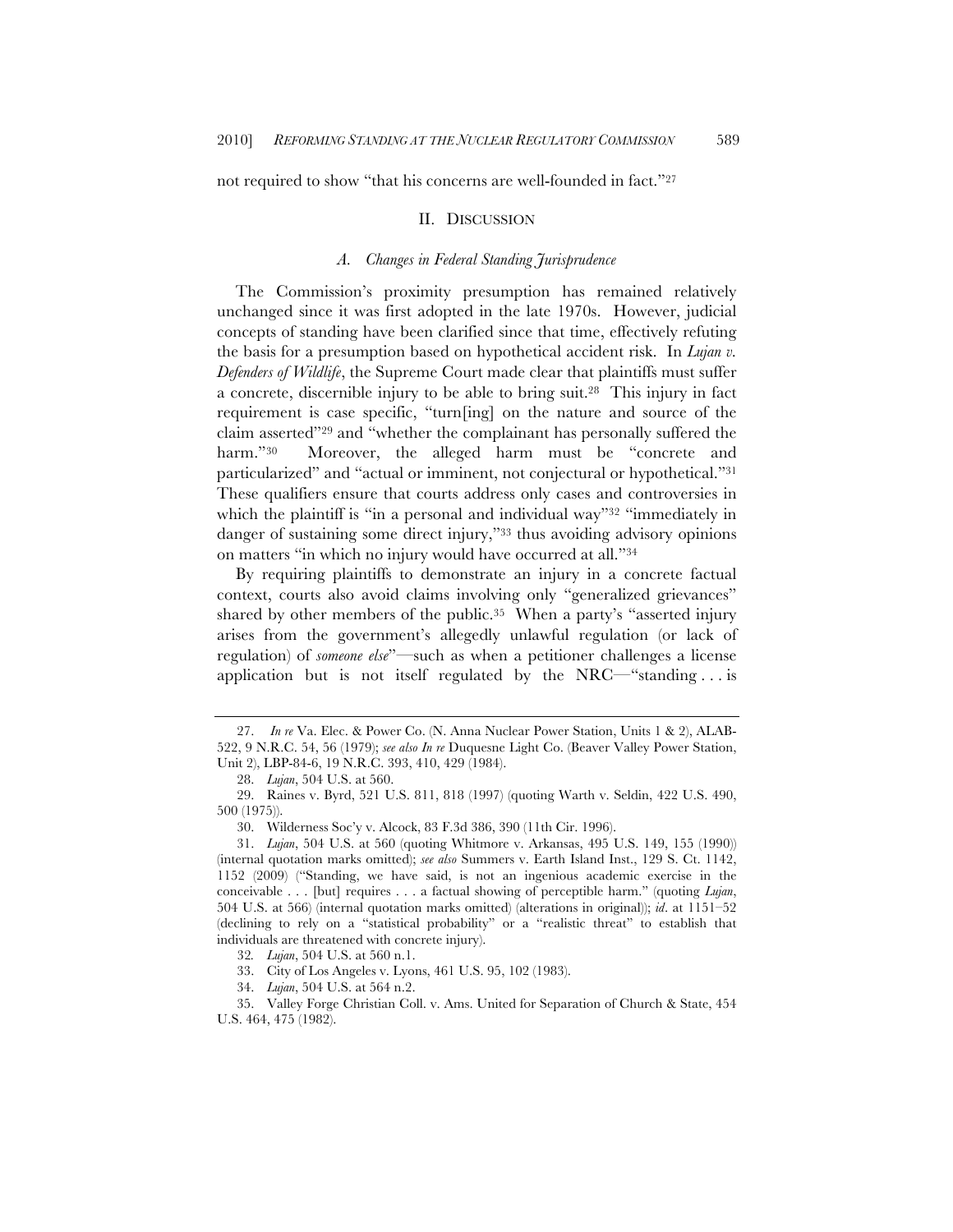ordinarily 'substantially more difficult' to establish."36 Indeed, the Supreme Court has held that "much more is needed" in terms of the "nature and extent of facts . . . averred" to show that the petitioner will be affected by the alleged injury "in such a manner as to produce causation."37 The Supreme Court's standing test is plainly more demanding than the Commission's now outdated and overly simplified proximity presumption, which is based on no more than the speculative, hypothetical possibility of a reactor accident in the future that will somehow injure any and all off-site residents within a fifty-mile radius.38

Recently, the Supreme Court issued a decision on standing that directly undermines the basis for the NRC's proximity presumption.39 The Court began by reiterating the traditional standing principles—that is, that standing requires a concrete injury in fact that is actual and imminent and not hypothetical or conjectural. The Court then found that a plaintiff's "intention" to visit the National Forests in the future, without showing that the challenged regulations would affect a specific forest visited by the plaintiff, "would be tantamount to eliminating the requirement of concrete, particularized injury in fact."40 The Court rejected a standing test that would have accepted a statistical probability that some of an organization's members would be threatened with concrete injury.<sup>41</sup> The Court also declined to substitute the requirement for "imminent" harm with a requirement of a "realistic threat."42 In doing so, the Supreme Court rejected a standing test that is substantially similar to the test embedded in the NRC's proximity presumption, which is based on hypothetical accidents or risk rather than concrete injury in fact.43

39. *See* Summers v. Earth Island Inst., 129 S. Ct. 1142 (2009).

40. *Id*. at 1150.

43. *Summers* would also appear to call into question the types of standing analyses that have recently been used by the D.C. Circuit to permit a finding of injury in fact based on a showing that harm was "substantially probable." *See* Fla. Audubon Soc'y v. Bentsen, 94 F.3d 658, 665 (D.C. Cir. 1996); Natural Res. Def. Council, Inc. v. EPA, 464 F.3d 1, 6 (D.C. Cir.

<sup>36.</sup> *Lujan*, 504 U.S. at 562 (quoting Allen v. Wright, 468 U.S. 737, 758 (1984)).

<sup>37.</sup> *Id.* at 560–62.

<sup>38.</sup> In the absence of an actual injury from plant construction or from an ongoing discharge from the plant, there could be no standing based on an unsupported claim regarding the risk of an accidental release or the fear of an accidental release. *See generally* Metro. Edison Co. v. People Against Nuclear Energy, 460 U.S. 766 (1983) (holding that fear of an accident is not a cognizable injury under the National Environmental Policy Act (NEPA)).

<sup>41.</sup> *Id*. at 1151. The Court also declined to reduce the threshold for standing because the case involved a procedural injury (such as a claim under NEPA). Specifically, the Court concluded that "deprivation of a procedural right without some concrete interest that is affected by the deprivation—a procedural right *in vacuo*—is insufficient to create . . . standing." *Id.*

<sup>42.</sup> *Id*. at 1152 (emphasis omitted).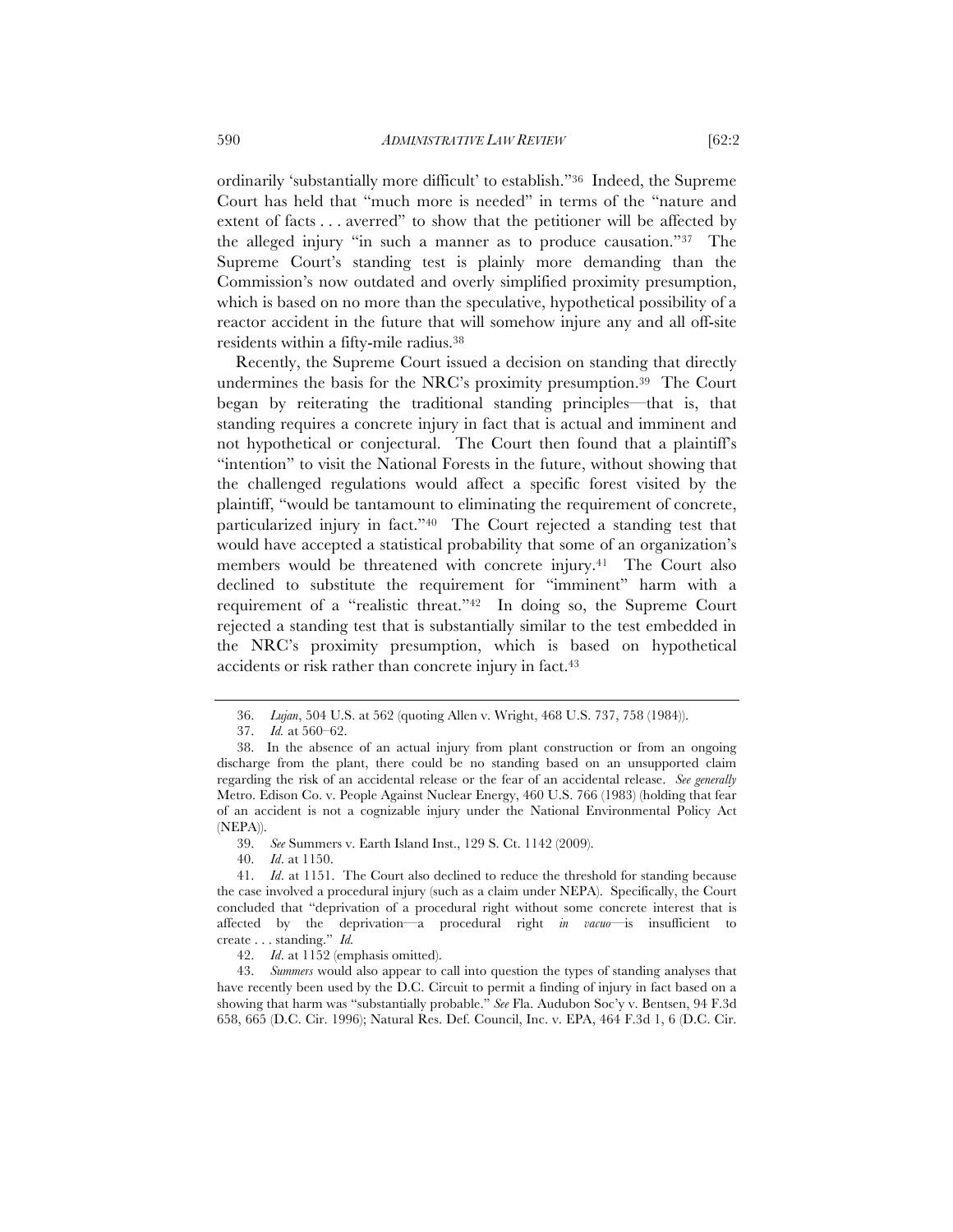#### *B. Other Issues with Proximity Presumption*

The NRC's proximity presumption creates additional issues for an orderly administrative process. As discussed above, the proximity presumption presupposes harm from an accidental release from a plant. A petitioner, therefore, can raise issues of accident risk for hearing. But can a party less than fifty miles away who is only affected by a prospective accident raise other issues, or "contentions," for hearing (e.g., construction impacts, wetland destruction, or occupational exposures)? The NRC has said yes, but this also does not appear to be a defensible construction of judicial standing.

# *1. Concrete and Particularized*

In the recent *Calvert Cliffs* case, the affidavits accompanying the request for hearing noted the location of the individuals' residences from the proposed facility (e.g., forty-five miles away) and the affiants expressed "concern" that the proposed new unit could affect their health and safety and the integrity of the environment.<sup>44</sup> Specifically, for standing, each individual stated only that he or she was concerned about the risk of accidental releases to the environment and the potential harm to groundwater and surface water supplies. That, however, was the extent of the alleged injury. The petitioners provided no information regarding the potential for an accident, how it might occur, the quantitative risk, or methods by which they personally might be harmed by an accident. Based on that showing of standing, the petitioners offered their contentions for hearing. The specific contentions they presented also had nothing to do with accidents or accidental releases.<sup>45</sup>

<sup>2006).</sup>

<sup>44.</sup> *In re* Calvert Cliffs 3 Nuclear Project, L.L.C., (Combined License Application for Calvert Cliffs Unit 3), LBP-09-04, slip op. at 7–9 (N.R.C. Mar. 24, 2009).

<sup>45.</sup> In contrast to the petitioners' focus on the risk of an accident as the basis for standing, the admitted contentions had little to no bearing on the potential for or causes of accidental releases. For example, one contention related to prospective foreign participation in the project and compliance with the Atomic Energy Act's foreign ownership and control restrictions. *Id.* at 24–31; *see also* 42 U.S.C. § 2133(d) (2006). This contention related primarily to security and control of special nuclear material, not accident risk. Other contentions related to the applicants' satisfaction of the financial test to provide decommissioning funding assurance through a parent guarantee or to on-site storage of *lowlevel* radioactive waste. Certainly, neither the timing of financial tests for decommissioning funding nor low-level waste management relate to the risk of accidents. *See, e.g.*, *In re* Calvert Cliffs 3 Nuclear Project, L.L.C. (Combined License Application for Calvert Cliffs Unit 3) LBP-09-04, slip op. at 31–33.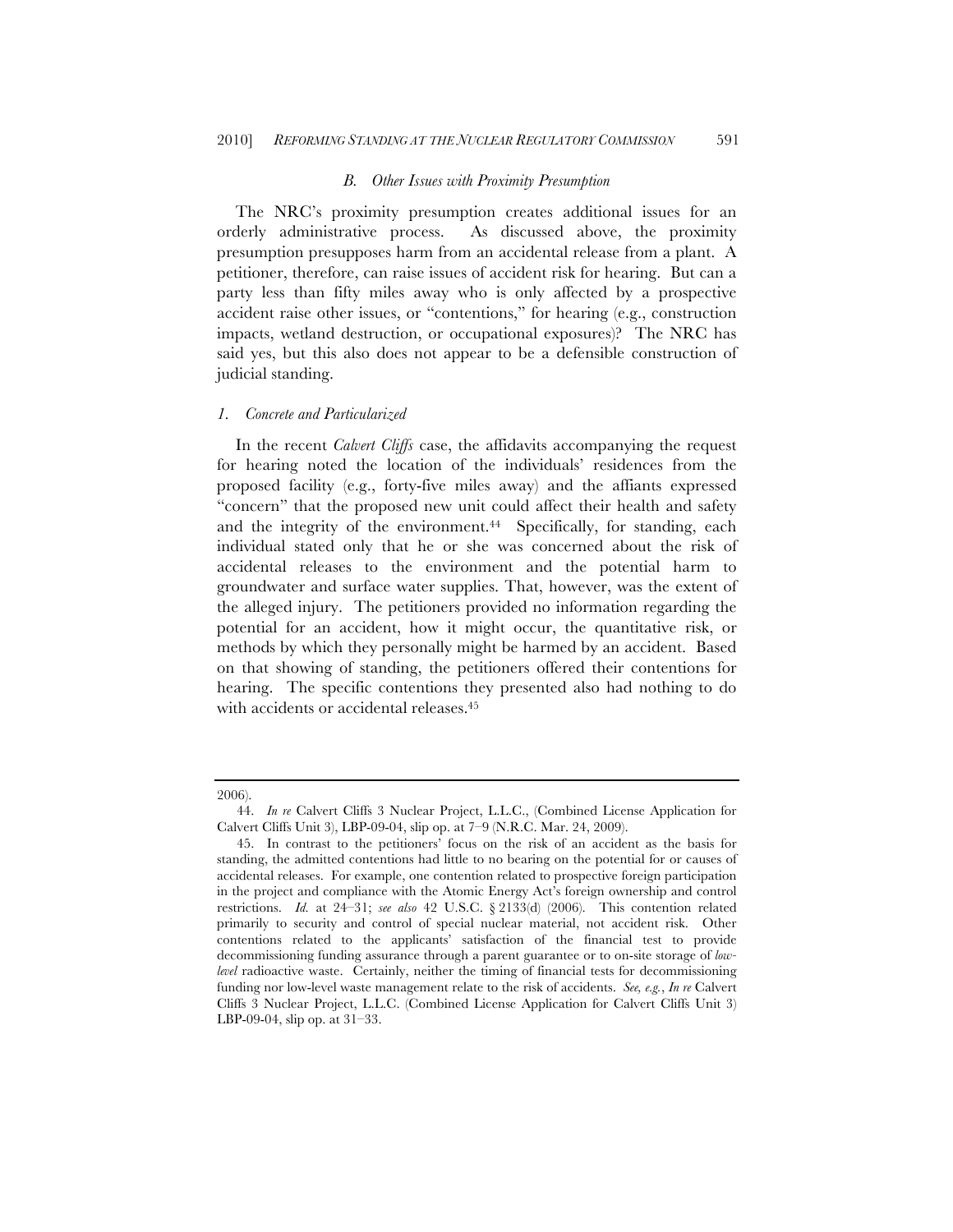Another issue arises in connection with the speculative nature of an accident. Judicial standing would require a concrete or threatened injury. However, presuming that an accident will occur at some unspecified point in the future from some undetermined cause is, by its nature, speculative and hypothetical. The probabilities of an accident occurring are projected to be very low (on the order of 1E-06/year).46 The probability of an accident resulting in an actual injury to a person within fifty miles is much smaller still. And, in the absence of a posited accident mechanism, it cannot be said that the injury is "fairly traced" to the NRC's licensing of the facility.

# *3. Imminence*

Using proximity as a surrogate for injury also undermines the temporal aspect of standing. In *Lujan*, the Court's standing analysis crystallizes and focuses on two aspects of the injury-in-fact requirement: the particularity (or specificity) aspect, which requires that the injury be to the party seeking review; and the temporal aspect, which requires that the injury be impending (or "soon"). $47$  As to the former aspect, it is an irreducible constitutional minimum of standing that a person suffer an injury-in-fact.48 According to the Supreme Court, in order for injury to be "particularized," it must affect the plaintiff in a *personal and individual* way, such that "the party seeking review be himself among the injured."49 As to the latter, the Court recognizes that the timing of injury may be flexible, but at the very least, "imminent" means sooner than "in this lifetime."50

The problems that the NRC creates by relying on judicial tests are highlighted by the proposed high-level waste repository at Yucca Mountain. The spent fuel from nuclear plants is proposed to be placed into canisters and stored within tunnels carved into the mountain. Even assuming canister failures and releases to the environment, the releases would not occur for tens, if not thousands, of years—well beyond the lifetime of any person alive today.<sup>51</sup> There is no suggestion—by anyone—

<sup>46.</sup> The total core damage frequency (CDF) for the design of Calvert Cliffs Unit 3 is 5.3E-07/year. AREVA, U.S. EPR FINAL SAFETY ANALYSIS REPORT 19.1.8.1, http://adamswebswearch2.nrc.gov/idmws/ViewDocByAccession.asp?AccessionNumber= ML091671748. The large early release frequency (LERF) from internal events is 2.6E-08/year. *Id*.

<sup>47.</sup> Lujan v. Defenders of Wildlife, 504 U.S. 555, 564 n.2 (1992).

<sup>48.</sup> Sierra Club v. Morton, 405 U.S. 727, 734–35 (1972).

<sup>49.</sup> *Id*.

<sup>50.</sup> *Lujan*, 504 U.S. at 564 n.2.

<sup>51.</sup> Potentially imminent injuries might include impacts due to construction (e.g.,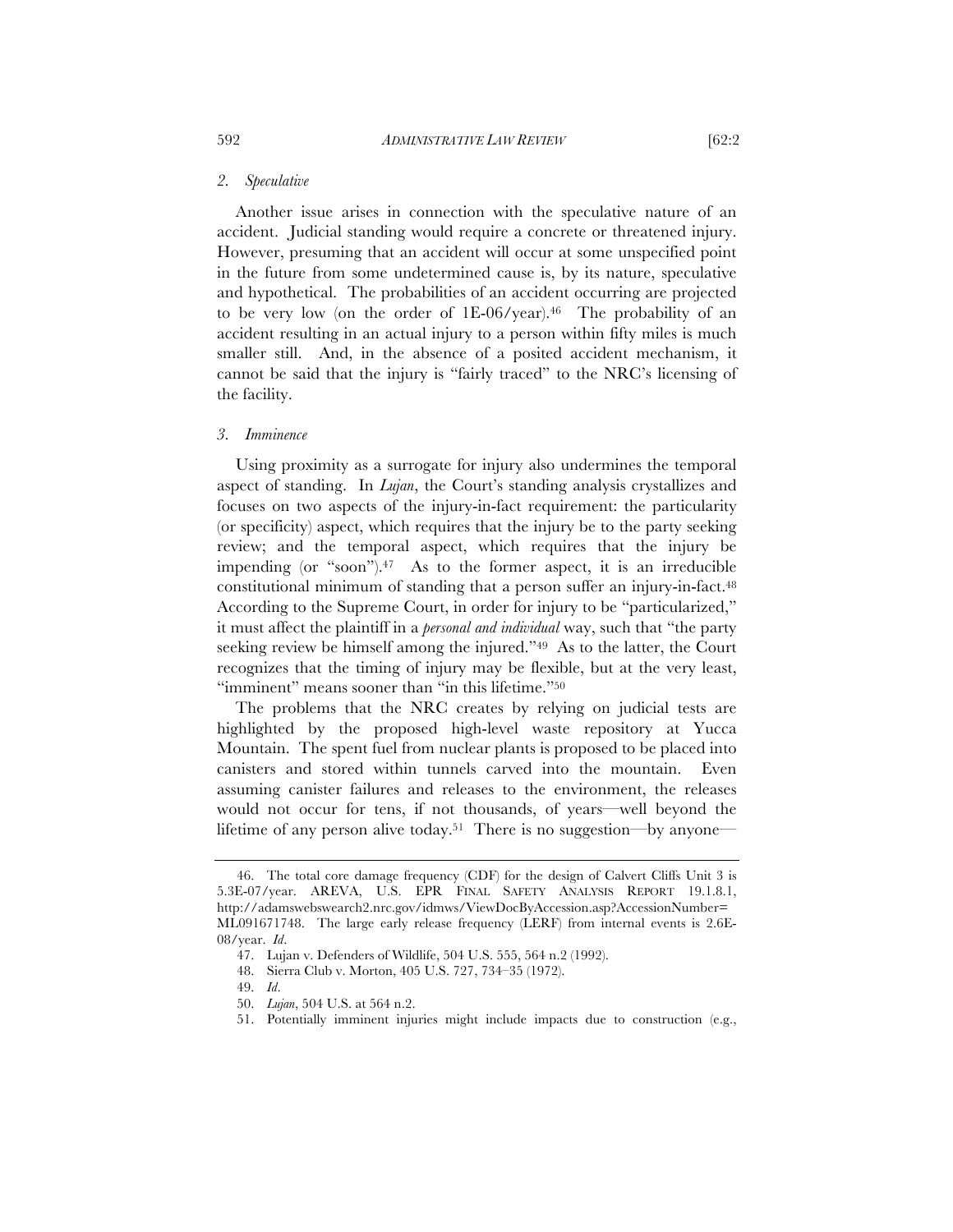that such releases would occur in the near future. Under these circumstances, judicial standing could not be demonstrated based on the hypothetical, unintended releases because no person currently alive would be personally injured. Yet, a petitioner would have standing under the NRC's proximity presumption.52

# *4. Causation and Redressability*

The NRC's analysis also seems plainly inconsistent with the causation and redressability elements of standing. Consider the situation where a petitioner is concerned with the impact of the facility on a nearby water body (e.g., harm to a particular aquatic species). In such circumstances, the NRC would permit a party to participate based on a speculative, hypothetical future injury from an accident. However, the speculative "injury" (harm from an accident) would not be caused by the aquatic species' impacts that the petitioners seek to litigate. Moreover, addressing the harm to aquatic species would not redress an injury caused by the hypothetical accident.

Under judicial standing precedent, the petition would fail at least two, and possibly all three, of the elements of standing. Yet, under NRC precedent, the petitioner would be allowed to participate in the proceeding, triggering automatic disclosure requirements and (potentially) adjudicatory hearings. In light of the tenuous relationship between the purported injury and the issues subject to the proceeding, it is far from clear that the proximity presumption and a lack of a tie between standing and the claims involved comport with efficiency of the process (time and expertise required to address the point).

In this regard, it is an important factor that the NRC also permits (quite voluntarily it would seem)53 parties to litigate National Environmental Policy Act (NEPA) issues in its hearing process. It is a fundamental tenet of NEPA that the statute demands only "disclosure" and not a particular course of action. If the remedy for a NEPA violation in an NRC proceeding is mere disclosure, then how can additional disclosure redress

clearing land or construction dust). Injuries due to routine operations might also arguably be imminent if they could be identified.

<sup>52.</sup> The NRC's regulations provide that state and local governments are excused from demonstrating standing to participate in a proceeding for a repository within their borders and need only satisfy the admissible contention requirements of 10 C.F.R.  $\S 2.309(f)$ . 10 C.F.R. § 2.309(d)(2)(iii) (2009).

<sup>53.</sup> The AEA does not require litigation of National Environmental Policy Act (NEPA) related contentions (as opposed to contentions involving issues of radiological health and safety). NEPA has its own public participation process and will be discussed in greater detail below.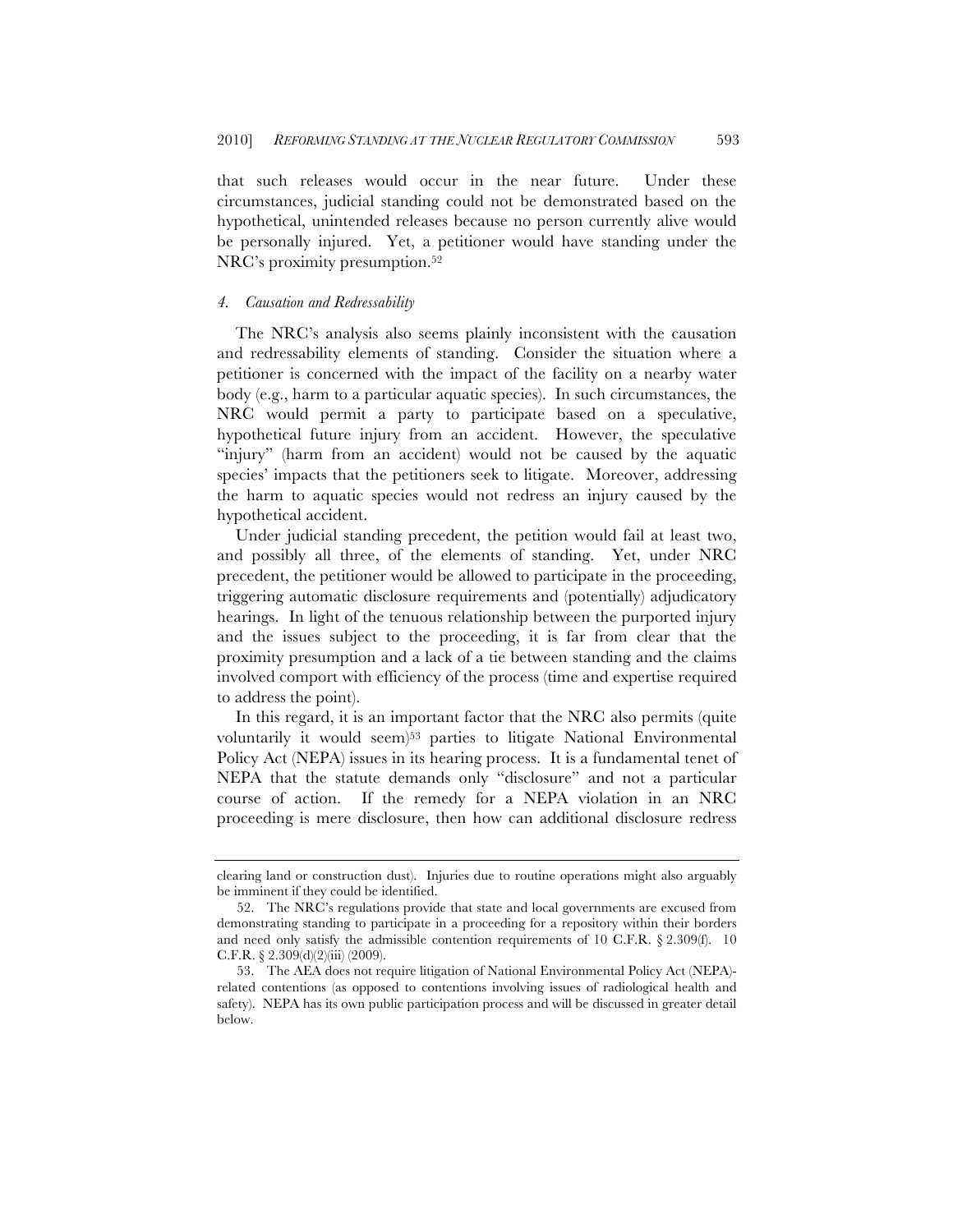an injury (i.e., eliminate "risk") from a future accident? At bottom, the proximity presumption may be fairly straightforward to apply and certainly increases public participation. But the presumption also yields results that are inconsistent with judicial standing principles and potentially inconsistent with the NRC's own policy considerations related to efficiency and timely processing of applications.

## *C. Possible Solutions for Improving Standing Assessments*

Although we have highlighted some of the apparent inconsistencies between the NRC's proximity presumption and traditional concepts of judicial standing, we can appreciate the challenges that an agency such as the NRC faces in attempting to satisfy the AEA "interest" requirement and, in so doing, balancing the need for public participation in its processes and the rights of applicants to fair, efficient, and timely reviews of license applications. Below, we explore several possible approaches to improve the test for demonstrating an adequate interest in NRC or other administrative proceedings under the AEA or the Administrative Procedure Act (APA).

# *1. Revert to Strict Application of Judicial Concepts in Agency Proceedings*

One approach to resolving the conflict between NRC practice and judicial concepts is also one that would be simple to implement. Rather than carve out exceptions from judicial concepts where there is a remote possibility of an accident, or awkwardly attempt to justify a results-driven application of judicial concepts, the Commission could simply require a petitioner to satisfy the judicial Article III test. This would require petitioners (or members of petitioning organizations) to do more than merely provide their addresses and the distance from their homes to the proposed reactor. Such a test would undoubtedly increase the showing required to participate but would not be a prohibitive barrier to participation.

Petitioners regularly challenge environmental rules, permits, and licenses in federal courts where they are required to establish injury, causation, and redressability. At the NRC, for environmental contentions, a petitioner would need to demonstrate that he or she would be injured by the construction or operation of the proposed plant and that a favorable outcome to the challenge would redress that harm. The injuries would need to involve concrete impacts from the project (e.g., excavation, land clearing, or routine effluents). For radiological safety issues, the petitioners would need to show some realistic nexus to off-site harm. Consistent with the case law, however, merely speculating that there might be an accident one day would not be enough. This approach also has the advantage of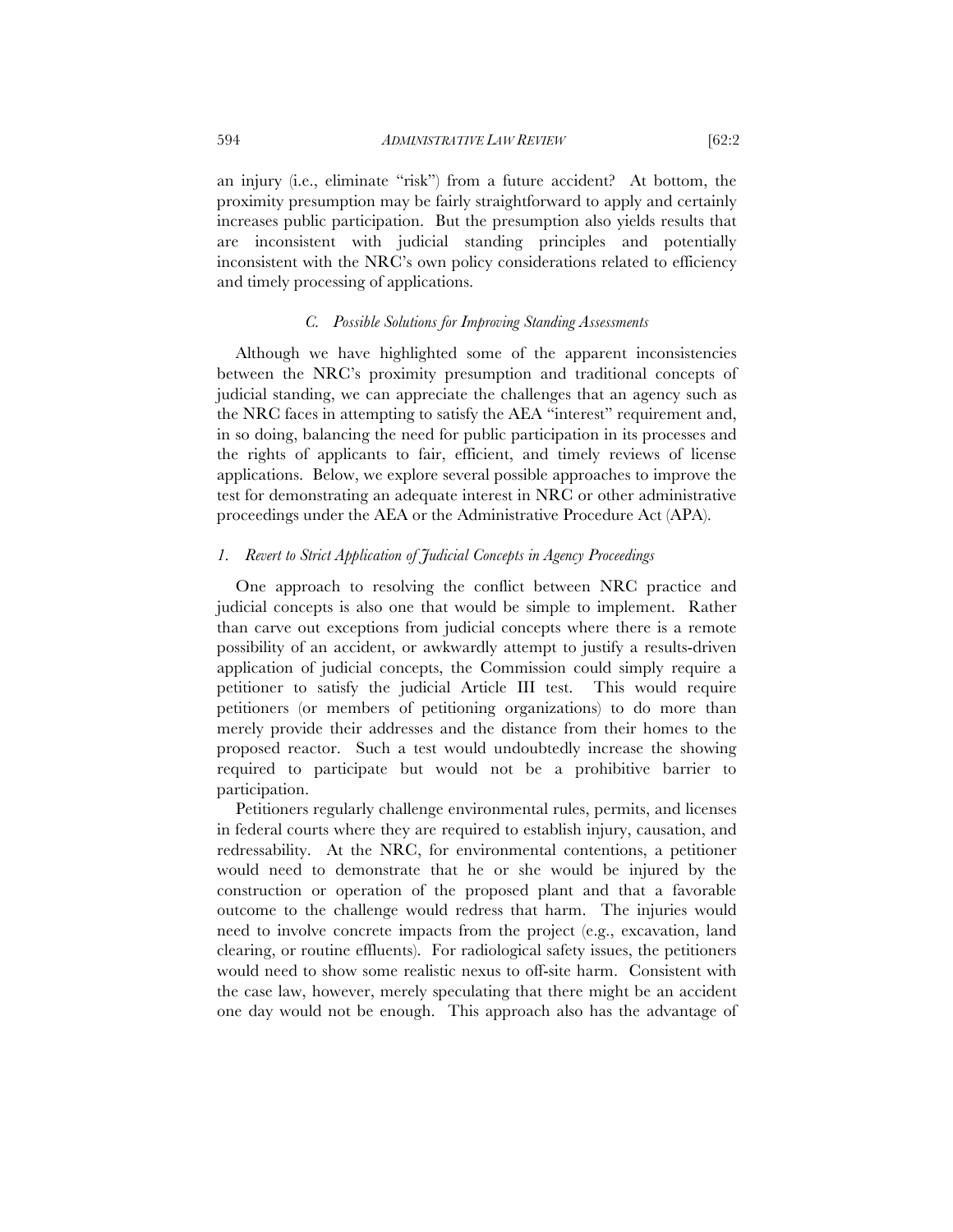providing the NRC with an existing body of cases (in the form of federal court decisions) that it could look to in evaluating standing.

## *2. Develop Regulations with Clear Criteria for Sufficient Interest*

As noted above, agencies are neither constrained by Article III nor governed by judge-made standing doctrines.54 Agencies therefore have wide discretion to craft their regulations governing participation in administrative hearings.55 The Commission could therefore avoid the vexing legal issues of the judicial-standing inquiry entirely. It could establish, by rule, a balance between the need to permit public participation and the objectives of the hearing process. For example, the Commission could permit litigation on issues where a petitioner is likely to contribute something of value to the process and decline to litigate issues that have no bearing on the ultimate outcome of the licensing review or that could easily be remedied through the licensing review process (e.g., inadvertent omissions). No party benefits from the need to brief arcane legal concepts of standing, and the effort increases the cost, delay, and regulatory burden associated with a hearing. The Commission could establish a set of clear, objective criteria that would be sufficient to establish the requisite interest.

The Commission already has in place criteria for evaluating discretionary intervention.56 Other criteria might also be transparent and easily applied. Some criteria might confer standing as of right. Others might require a case-by-case assessment by the presiding licensing board. For example, the right to participate could be based on

(i) distance to the proposed reactor (e.g., within ten miles);

<sup>(</sup>ii) participation in the NEPA process (e.g., attending meetings or submitting comments);

<sup>(</sup>iii) the extent to which the requestor's/petitioner's participation may reasonably be expected to assist in developing a sound record;57

<sup>54.</sup> Envirocare of Utah, Inc. v. NRC, 194 F.3d 72, 74 (D.C. Cir. 1999).

<sup>55.</sup> Vt. Yankee Nuclear Power Corp. v. Natural Res. Def. Council, Inc*.*, 435 U.S. 519, 543–49 (1978).

<sup>56.</sup> *See* 10 C.F.R. § 2.309(e)(1)–(2) (outlining factors for standing consideration); *Pebble Springs II*, 4 N.R.C. 610, 616 (1976) (presenting factors both in favor and against intervention).

<sup>57.</sup> Considerations in determining the petitioner's ability to contribute to development of a sound record include the following:

<sup>(1)</sup> a petitioner's showing of significant ability to contribute on substantial issues of law or fact which will not be otherwise properly raised or presented; (2) the specificity of such ability to contribute on those substantial issues of law or fact; (3) justification of time spent on considering the substantial issues of law or fact; (4) provision of additional testimony, particular expertise, or expert assistance; and (5) specialized education or pertinent experience.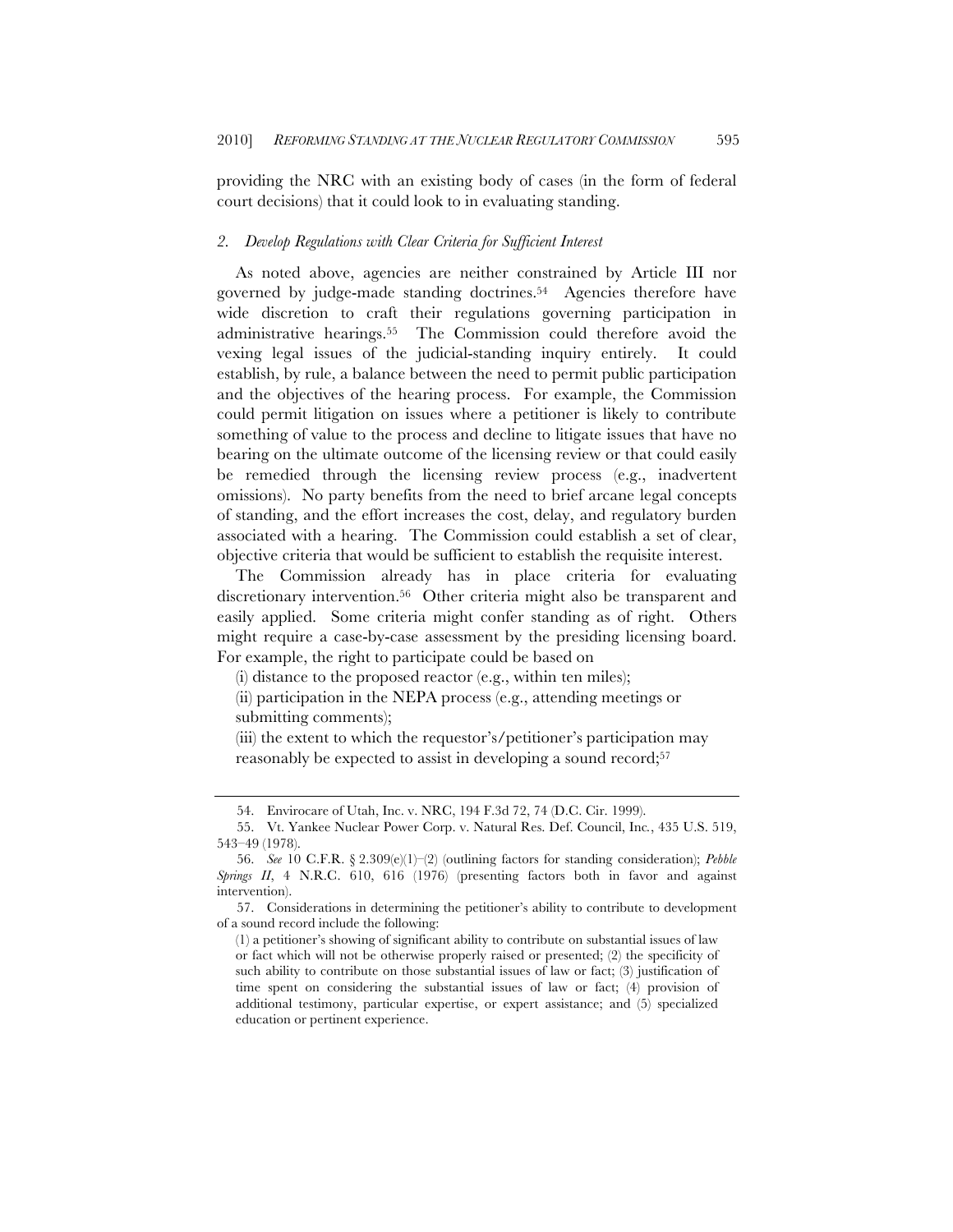(iv) the nature and extent of the requestor's/petitioner's property, financial, or other interest in the proceeding;

(v) the availability of other means whereby requestor's/petitioner's interest will be protected;

(vi) the extent to which the requestor's/petitioner's interest will be represented by existing parties; or

(vii) the extent to which requestor's/petitioner's participation will inappropriately broaden or delay the proceeding.

Permitting intervention could therefore be based upon a petitioner's demonstration of the potential significant contribution it could make on substantial issues of law and fact not otherwise raised or presented and a showing of the importance and immediacy of those issues.

# *3. Require Standing for Each Contention*

The Commission could continue to use a proximity presumption for standing but limit its applicability to contentions (i.e., claims or issues) that relate to accidents. Under this formulation, the Commission could decide to use the proximity presumption for a limited set of accident-related contentions. For contentions that relate to other safety or environmental concerns, a petitioner would need to establish standing through the traditional standing inquiry (injury in fact, causation, and redressability). This would eliminate the situation described above whereby a petitioner has standing (based solely on speculative risk of an accident) to raise claims relating to foreign ownership, low-level waste disposal, or impacts to aquatic species.

One example of this would be emergency planning issues. A petitioner may have difficulty demonstrating an injury in fact from a future, hypothetical accident. There is a very low probability that an accident would ever occur and the risk of an accident that would actually harm the specific petitioner is lower still. Yet the NRC could presumptively grant standing to persons living within a ten-mile or a fifty-mile radius for contentions involving emergency planning issues that arise in connection with the specific area in question. This approach would recognize the public's interest in participating in the hearing on significant issues where an individual might otherwise have difficulty in establishing standing under judicial standing principles. For the typical environmental or safety issue, however, the person would need to demonstrate injury in fact, causation, and redressability.

This approach would also be broadly consistent with the judicial

*In re* Duke Power Co. (Catawba Nuclear Station, Units 1 & 2), LBP-81-1, 13 N.R.C. 27, 33 (1981).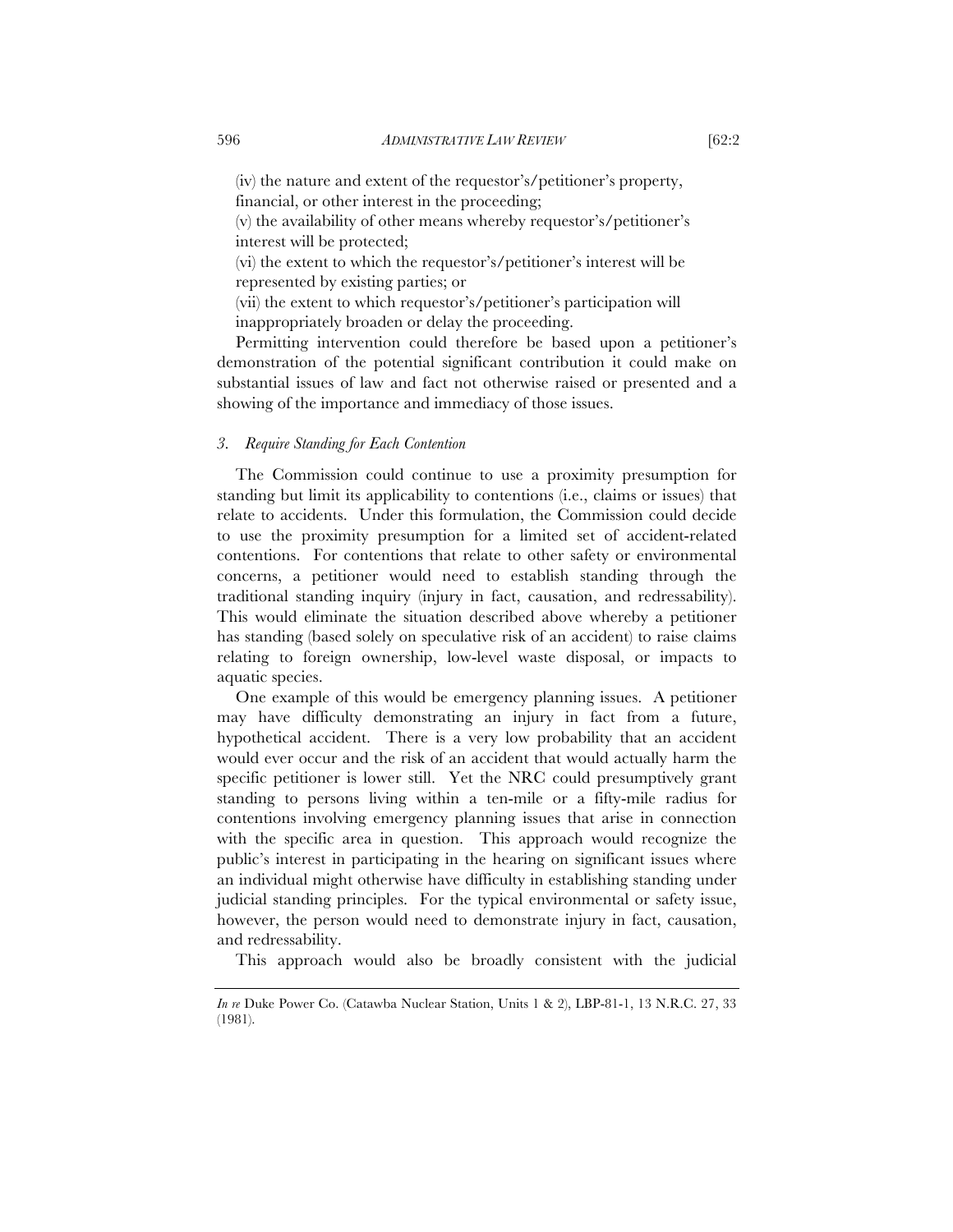approach to standing. The Supreme Court recently reaffirmed the principle that standing must be shown for every single claim in *Davis v. Federal Election Commission*.58 Precisely relevant to the current situation, the *Davis* Court reiterated that "standing is not dispensed in gross" and remarked that a party "must demonstrate standing for each claim he seeks to press" and "for each form of relief that is sought."59 According to the Court, standing for one claim does not suffice for all claims even where those claims arise from the same nucleus of operative facts.<sup>60</sup>

Because standing is rooted in the need for an actual "case" or "controversy," holding otherwise, the Court noted, would undermine other important judicial principles and permit, for example, adjudication of moot or unripe claims.61 The Court explained that the actual injury requirement would not ensure that there is a legitimate role for an agency adjudicatory body in dealing with a particular grievance if, once a party "demonstrated harm from one particular inadequacy in government administration," the adjudicatory body was "authorized to remedy *all* inadequacies in that administration."62 As the Court emphasized in *Lewis*, "The remedy must of course be limited to the inadequacy that produced the injury in fact that the [party] has established."63

In *Calvert Cliffs 3*,64 the Commission incorrectly distinguished *Lewi*s and *DaimlerChrysler*. The Commission defined a claim as an issue that could result in the agency denying the license.65 However, the NRC does not require that a claim (or contention) refer to some articulated form of relief, and this issue is often overlooked. For a NEPA-based contention, an applicant's failure to fully discuss impacts on the environment would not result in denial of the license. NEPA only compels disclosure; NEPA does not mandate a substantive outcome. Moreover, the responsibility to comply with NEPA actually lies with the NRC, not the applicant.

63. *Id*.

<sup>58.</sup> *See* 128 S. Ct. 2759, 2769 (2008).

<sup>59.</sup> *Id*. (citing DaimlerChrysler Corp. v. Cuno, 547 U.S. 332, 352 (2006), and Friends of the Earth, Inc. v. Laidlaw Envtl. Servs., Inc*.*, 528 U.S. 167, 185 (2000)); *see also* Rosen v. Tenn. Comm'r of Fin. & Admin*.*, 288 F.3d 918, 928 (6th Cir. 2002) ("It is black-letter law that standing is a claim-by-claim issue.").

<sup>60.</sup> DaimlerChrysler Corp. v. Cuno, 547 U.S. 332, 352 (2006).

<sup>61.</sup> *Id*.

<sup>62.</sup> Lewis v. Casey, 518 U.S. 343, 357 (1996).

<sup>64.</sup> *In re* Calvert Cliffs 3 Nuclear Project, L.L.C., & UniStar Nuclear Operating Servs., L.L.C. (Combined License Application for Calvert Cliffs, Unit 3) (*Calvert Cliffs 3*), No. 52- 016-COL CLI-09-20, slip op. (N.R.C. Oct. 13, 2009).

<sup>65.</sup> *See id.* at 8 n.28 ("[S]o long as either denial of a license or issuance of a decision mandating compliance with legal requirements would alleviate a petitioner's potential injury, then under longstanding NRC jurisprudence the petitioner may prosecute any admissible contention that could result in the denial or in the compliance decision.").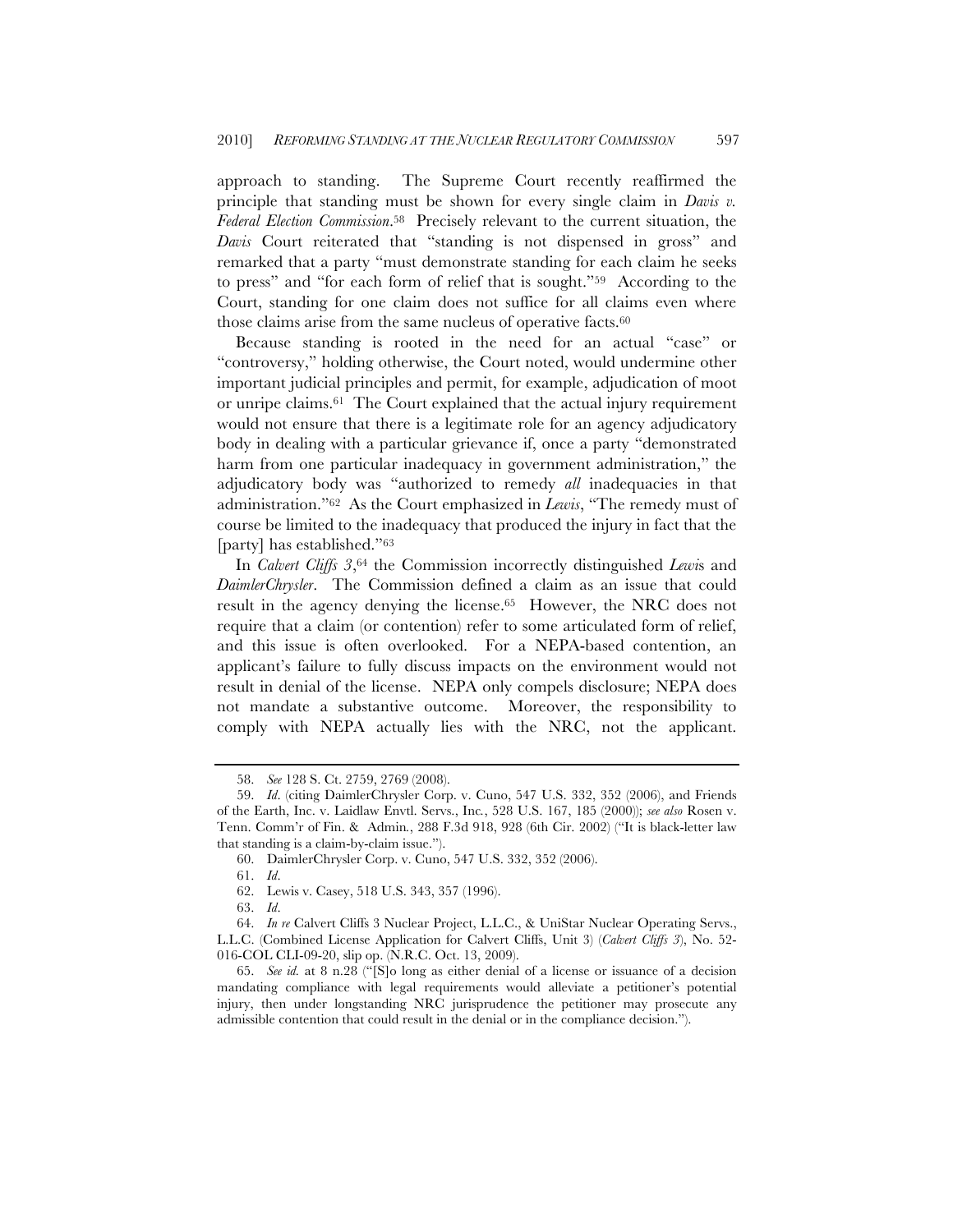Presuming that all contentions could lead to denial of a license is as flawed an approach as the proximity presumption.

By adopting an approach that would link interests and contentions, the Commission could maximize public participation while focusing on real issues and available relief. A petitioner who would have standing on accident risk would be required to demonstrate a contention that relates to accident risk. Petitioners who would raise other issues must show that they would personally suffer some injury related to the contention. And petitioners could not invoke generalized accident risk for standing on NEPA claims that cannot relieve or eliminate that risk. This approach would allow participation on those aspects of licensing with the greatest potential for significant environmental harm (accidents), while otherwise limiting the time and expense of a hearing to those issues where a petitioner can demonstrate an actual concrete harm to his or her interest with relief available in the proceeding.

## *4. Eliminate Hearings on NEPA Issues*

Similar public policy objectives (fairness, efficiency, and public participation) might be achieved by focusing NRC hearings on issues of radiological health and safety. Under such an approach, public participation is not eliminated; the existing public scoping and comment process for environmental reviews would be used to resolve NEPA-related concerns. This would obviate the need for separate NRC hearings on NEPA issues. And in so doing, this approach would resolve some of the clearest inconsistencies between NRC practice and judicial standing concepts.

The Atomic Energy Commission (AEC), the predecessor to the NRC, initially elected to permit hearings on environmental issues but did not consider such hearings to be required by the AEA.66 In 1971, the U.S. Court of Appeals for the D.C. Circuit rendered its decision in *Calvert Cliffs' Coordinating Committee v. Atomic Energy Commission*.67 The court concluded that several aspects of the AEC's NEPA policy statement failed to comply with the NEPA statute. In the court's view, NEPA established environmental protection as an integral part of the AEC's basic mandate, and the court therefore concluded that the AEC must itself take the initiative of

<sup>66.</sup> *See* Implementation of the National Environmental Policy Act of 1969, 35 Fed. Reg. 5463 (Apr. 2, 1970) (codified at 10 C.F.R. pt. 50 app. D). The policy statement addressed preparation of the "detailed statement" (i.e., the Environmental Impact Statement) required by NEPA but also noted that the statement should not be construed as "extending the licensing or regulatory jurisdiction of the Commission." *Id*. at 5464.

<sup>67.</sup> 449 F.2d 1109 (D.C. Cir. 1971).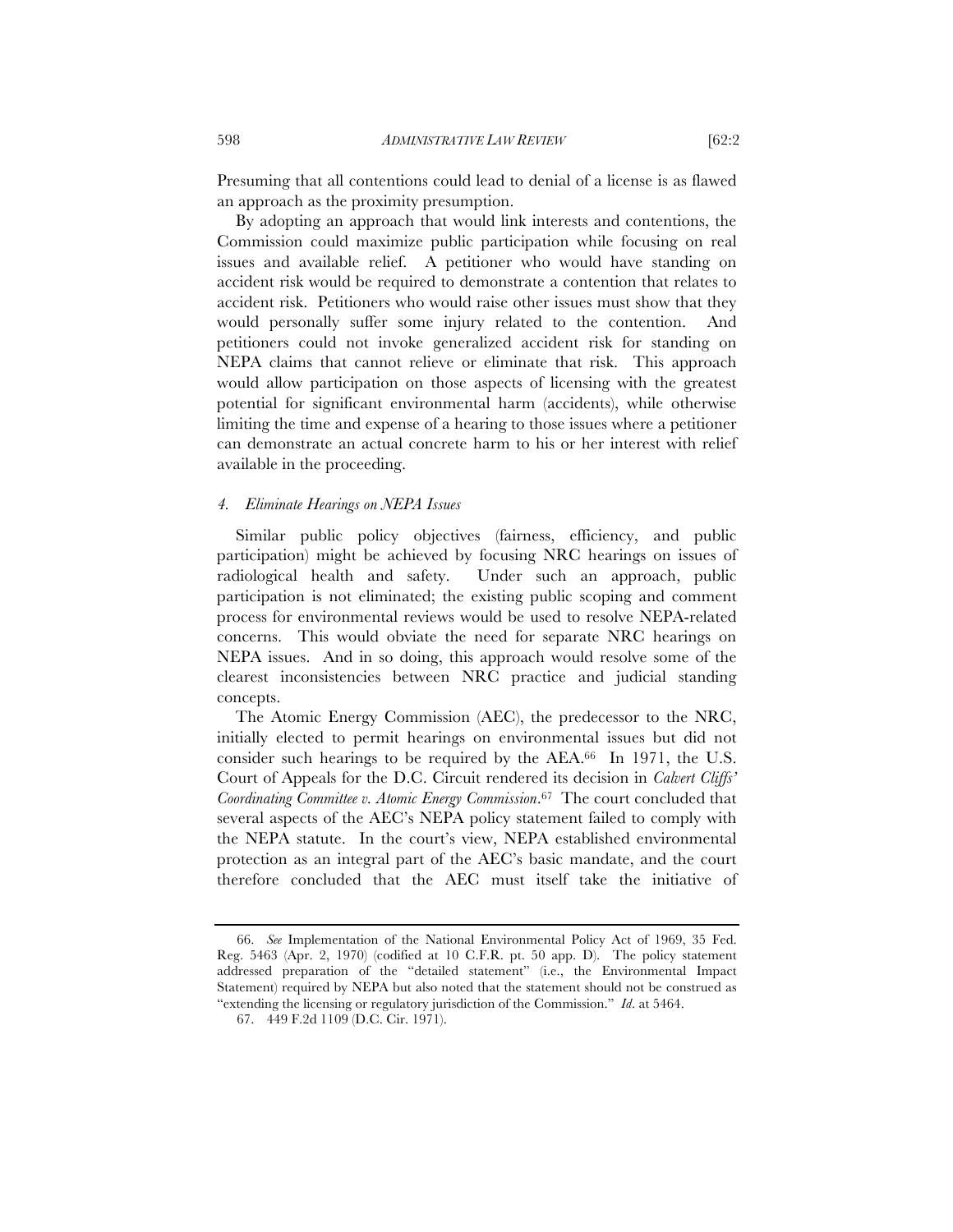considering environmental values at every stage of the process beyond the staff's evaluation and recommendation.68 The AEC subsequently revised its regulations to provide a hearing opportunity on environmental matters following the NEPA review.69

Subsequent judicial decisions have altered the conclusions underlying the 1971 *Calvert Cliffs* decision. By its terms, NEPA imposes procedural requirements on agencies, not substantive ones. "The statute requires only that an agency undertake an appropriate assessment of the environmental impacts of its action without mandating that the agency reach any particular result concerning that action."70 The statute also "does not require agencies to adopt any particular internal decisionmaking structure."71 And "[w]hile NEPA clearly mandates that an agency fully consider environmental issues, it does not itself provide for a hearing on those issues."72

The AEC interpreted the agency's jurisdiction under the AEA as limited to protecting against radiological hazards.73 Courts have agreed with the AEC, recognizing that the Commission has jurisdiction under the AEA only to the extent necessary to provide adequate protection to "the health and safety of the public with respect to the special hazards" of radiological impacts.74 Moreover, the right of interested persons to intervene as a party in a licensing proceeding stems from the AEA, not from NEPA, and is covered in AEA § 189 and 42 U.S.C. § 2239(a)(1)(A). In this context, the

70. *See, e.g.*, Robertson v. Methow Valley Citizens Council, 490 U.S. 332, 350 (1989); *In re* Babcock & Wilcox (Apollo, Pa. Fuel Fabrication Facility), LBP-93-4, 37 N.R.C. 72, 93 (1993); *In re* La. Energy Servs., L.P. (Claiborne Enrichment Ctr.), LBP-96-25, 44 N.R.C. 331, 341–42 (1996); *In re* Ne. Nuclear Energy Co*.* (Millstone Nuclear Power Station, Unit 3), CLI-01-3, 53 N.R.C. 22, 44 (2001).

71. Balt. Gas & Elec. Co. v. Natural Res. Def. Council, Inc., 462 U.S. 87, 100 (1983).

74. *Id.* at 174–75; *see also* Gage v. AEC, 479 F.2d 1214, 1220 n.19 (D.C. Cir. 1973) (asserting that the Commission lacks the authority to mandate that an applicant take certain actions that are unrelated to radiological considerations).

<sup>68.</sup> *Id*. at 1117–19.

<sup>69.</sup> 36 Fed. Reg. 18,071 (Sept. 9, 1971). The hearing requirements in 10 C.F.R. Part 50, Appendix D, were incorporated into 10 C.F.R Part 2. *See* Restructuring of Facility License Application Review and Hearing Processes and Consideration of Environmental Statements, 37 Fed. Reg. 9331 (May 9, 1972). Appendix D to Part 50 eventually became 10 C.F.R. Part 51. *See* Licensing and Regulatory Policy and Procedures, 39 Fed. Reg. 26,279 (July 18, 1974).

<sup>72.</sup> Kelley v. Selin, 42 F.3d 1501, 1512 (6th Cir. 1995) (quoting Union of Concerned Scientists v. NRC, 920 F.2d 50, 56 (D.C. Cir. 1990)). The Council on Environmental Quality has stated that "[p]ublic hearings or meetings, although often held, are not required; instead the manner in which public input will be sought is left to the discretion of the agency." Guidance Regarding NEPA Regulations, 48 Fed. Reg. 34,263 (July 28, 1983) (codified at 40 C.F.R. pt. 1500).

<sup>73.</sup> *See* New Hampshire v. AEC, 406 F.2d 170, 174–75 (1st Cir. 1969) (noting that "[t]he Commission has been consistent in confining itself to [radiological] hazards").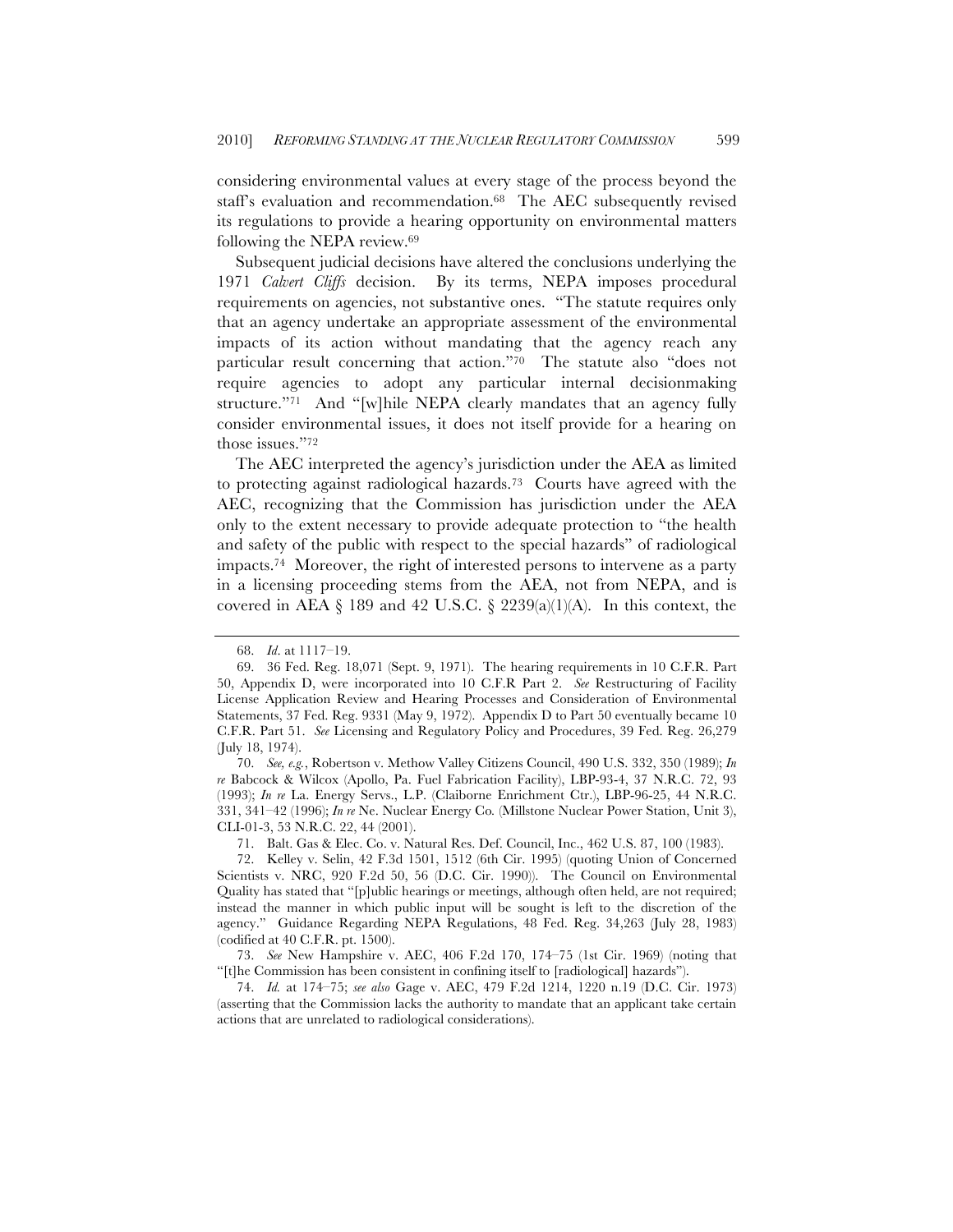AEA hearing requirement only extends to those determinations made under the AEA related to "radiological consequences." The adequacy of the environmental impact statement is not a matter within the scope of the AEA.75

Under this approach, standing to raise AEA safety issues could be based on proximity (i.e., accident risk). However, other environmental concerns would not be addressed through the AEA hearing process but rather would be dealt with through a separate and independent process. Environmental issues not material to the adequacy of the license application under the AEA from a radiological health and safety standpoint would be handled through the NEPA scoping and comment process.

# **CONCLUSION**

In light of the renewed interest in licensing new reactors and the continued focus on renewing the licenses of existing reactors, the NRC's hearing processes are again a focal point of attention from public stakeholders. Recent Commission decisions have focused on questions of the proper application of judicial standing principles to complex administrative matters. While the Commission's approach to standing may have once been consistent with judicial standing principles, the agency's long-standing proximity presumption is no longer aligned with those principles. Given the enormous potential for delay and the time and expense inherent in the NRC hearing processes, the Commission has an obligation to the public and its licensees to use its hearing powers wisely and in the pursuit of significant health and safety concerns. A consistent and defensible requirement for standing is an important part of that obligation.

Any reform must balance the public's right to participate in NRC licensing proceedings if petitioners have an adequate "interest" with the public interest in efficient and timely adjudicatory proceedings. We have outlined several approaches that could form the basis for a potential rulemaking to address the issue on a generic basis, avoiding recurring legal arguments and judicial review. The approaches range from minor refinements in the current processes to a radical departure from longstanding but outdated requirements to conduct hearings on environmental issues. At a minimum, we hope to spark a conversation as to the proper role of NRC adjudicatory authority in the pursuit of public participation

<sup>75.</sup> Some issues discussed in the environmental impact statements may also have radiological health and safety components and therefore could not be excluded entirely from consideration in hearings. For example, radiological dose consequences, severe accidents, and decommissioning strategies have both radiological and environmental components.